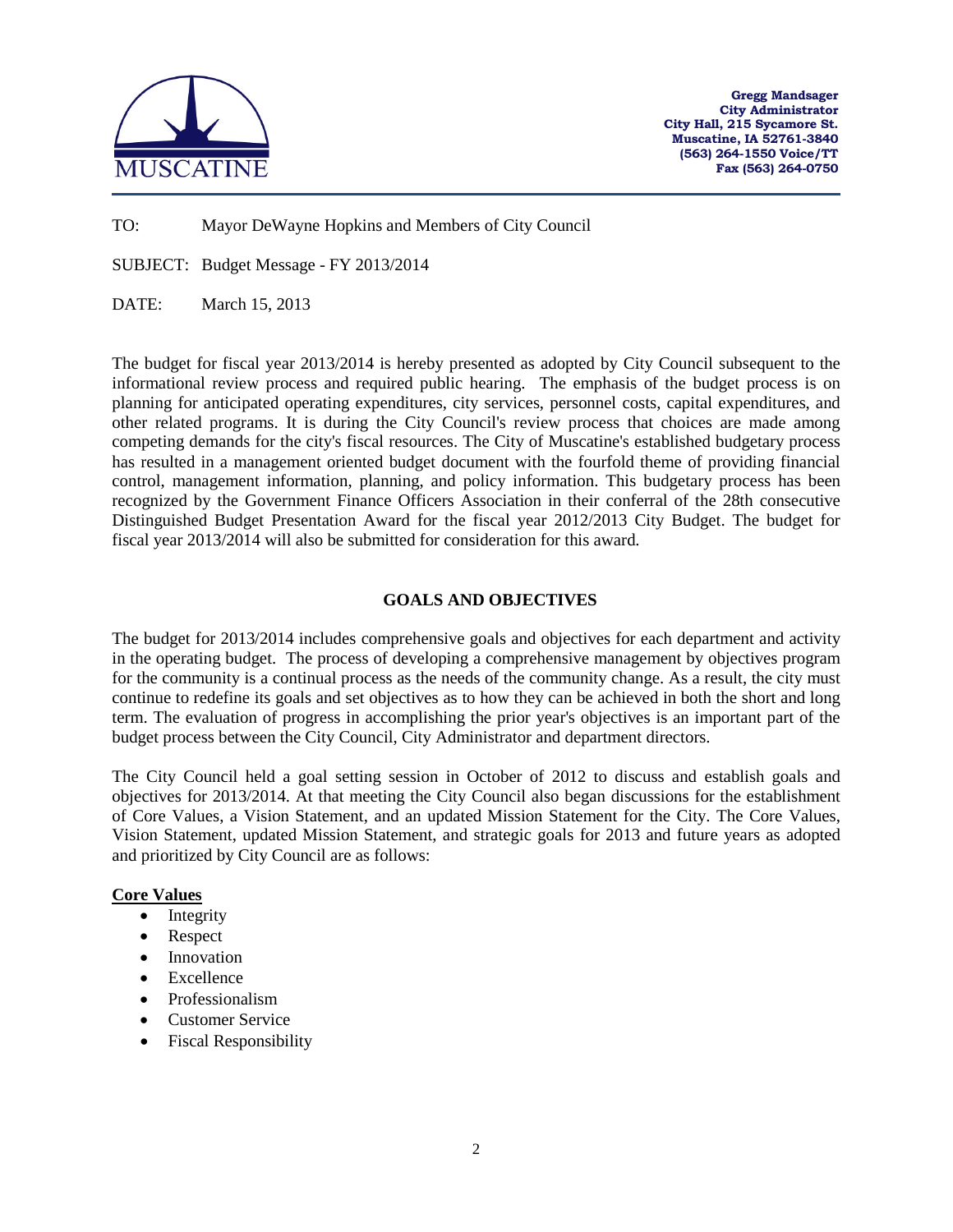# **Vision**

Muscatine is a vibrant river community where a rich tradition of community pride and entrepreneurial spirit has created an outstanding environment to live and work. Muscatine values its history, has a strong sense of community pride, is rich in cultural and economic diversity, and has strong global connections. Muscatine residents, businesses and its local government are engaged and achieve goals through valued partnerships.

# **Mission**

The City of Muscatine's mission is to provide a full-range of high quality, effective municipal services; excellent customer service; and sound fiscal management. We engage our community, producing results designed to enhance the safety, well-being and quality of life for our residents and business community. We are advocates for our community, valuing our history and working to shape our future.

# **Long-Term Goals**

- Promote in-fill and voluntary annexation opportunities.
- Develop effective economic development strategies to encourage local investment and partnership.
- Partner with local organizations and governments to combine services or cooperate where feasible and appropriate.

# **Council Policy Agenda 2012 and 2013**

# **Top Priority**

- Develop a marketing and branding initiative for the City of Muscatine in cooperation with the Chamber and Convention and Visitors Bureau. 2013
- Work to promote the City of Muscatine as a Blue Zones Community.
- Meet with Muscatine Power & Water to redefine annexation policy for the extension of utilities in unincorporated areas.
- Monitor the long-term plan to eliminate the accumulated deficit in the landfill fund.
- Update the City's Financial Policies to reflect a new target General Fund fund balance in excess of the present 10% threshold. This policy update will also address conditions for use of reserves, authority over reserves, and replenishment of reserves. 2013
- Position the City to address potential shortfalls in revenue due to state and federal mandates.
- Develop a citywide comprehensive plan incorporating Iowa's Smart Planning Principles. 2013
- Develop policies/incentives to encourage in-fill opportunities and address blight within the city limits.
	- o Adopt housing tax abatement plan.
	- o Adopt historical housing tax abatement plan.

### **High Priority**

- Provide for the City's existing levels of service with an emphasis on essential services.
- Prioritize and determine funding sources for capital projects identified in the 5-Year Capital Improvement Plan.
- Promote a climate for businesses to thrive in Muscatine and work to retain Tax Increment Financing (TIF) as a municipal economic development tool.
- Adopt updated City Code. 2013 (Estimated cost \$15,000)
- Adopt updated Citywide zoning ordinance. 2013-2014 (Estimated cost \$10,000)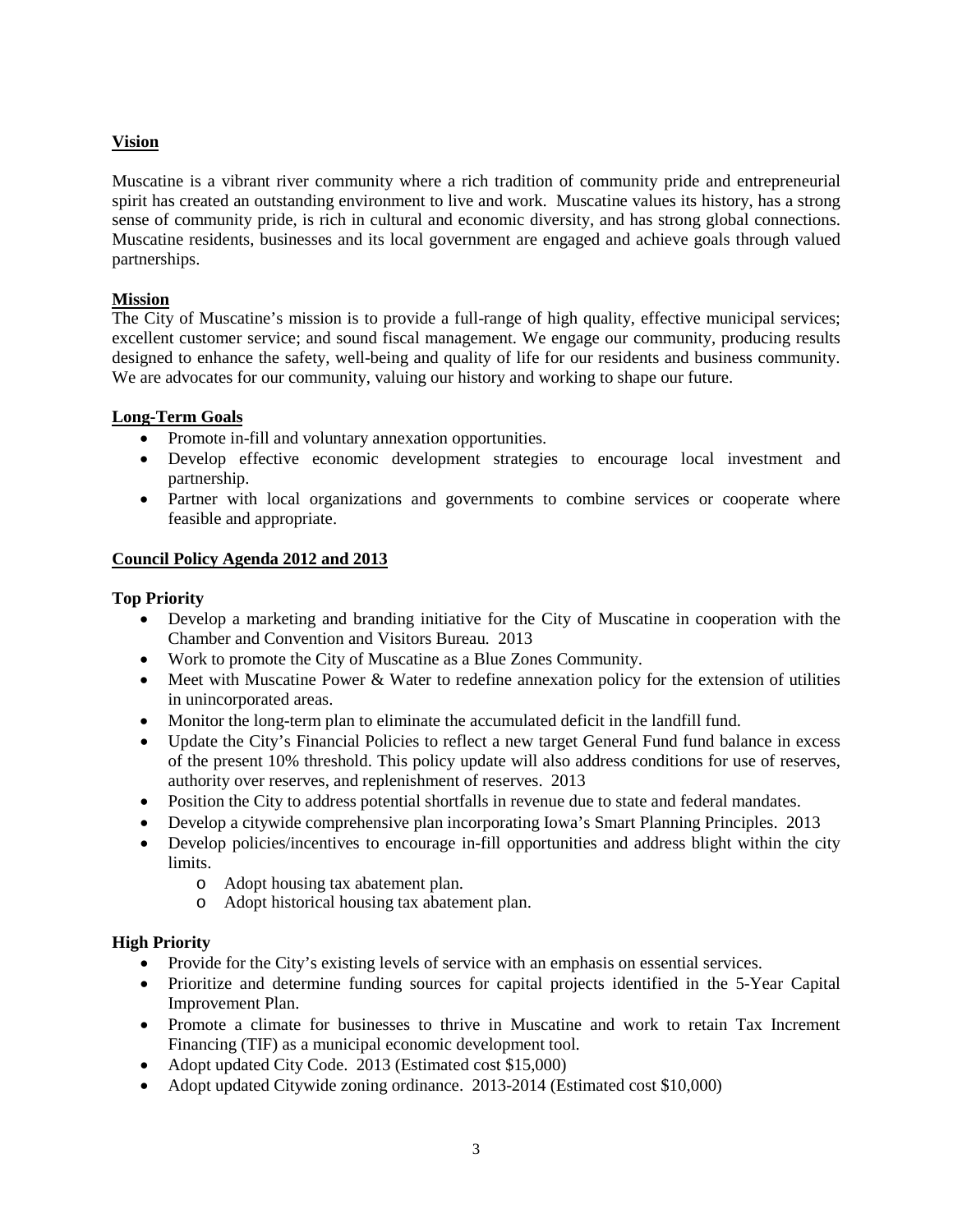## **Management Agenda 2012-2014**

The Management Agenda represents short-term projects for the City Administrator and staff. Included in the Management Agenda are items that are considered major projects that involve significant city resources and may span more than one year for completion

## **Top Priority**

- Focus on continuous improvement and excellence in service throughout the organization.
- Enhance the City's new website and maximize web-based resources as a resource for public communication.
- Complete an update of the City Code and City's 1974 zoning ordinance. 2013
- Prepare a Unified Development Code for City Council review and adoption (Subdivision, Building, Zoning, and Health regulations). 2014

# **High Priority**

- Utilize surveys and other tools to enhance policy and budget recommendations.
- Continue to develop the Continuous Service Improvement (CSI) Program and begin Lean training for all City employees in cooperation with HNI.
- Provide a pavement management program and work to develop a sidewalk management policy and plan. 2013
- Continue to review and target means to improve energy efficiency throughout the organization and City facilities.
- Complete the following Capital Projects:
	- o Finalize and implement the Combined Sewer Overflow (CSO) timeline. 2013
	- o Cedar Street Reconstruction and Trail. 2013-2014
	- o Colorado Street Reconstruction. 2013-2014
	- o Identify Mississippi Drive Corridor funding mechanisms. 2013-2014
	- o Provide support to the Phase III Soccer Committee.
	- o Evaluate adding HVAC to City Hall and the Art Center. 2013
	- o Prepare cost estimates and a construction timeline for inclusion of reconstruction of Mulberry Street (Houser to Bypass) in the City's Capital Improvement Plan.

The 2013/2014 budget includes funding appropriations (where applicable) required to accomplish the objectives listed above. Department objectives also make reference to the City Council Strategic Goals where applicable including the City Administrator, Community Development, Public Works, Engineering, Park Administration, Finance, and Landfill department objectives. The budget was also prepared according to certain policies and practices established by the City Council. These policies and practices immediately follow this Budget Message.

# **KEY BUDGET ISSUES**

In developing the fiscal year 2013/2014 budget, there were several key issues which had to be addressed during the budget process and which will continue to be concerns during the implementation of the various programs and services during the year.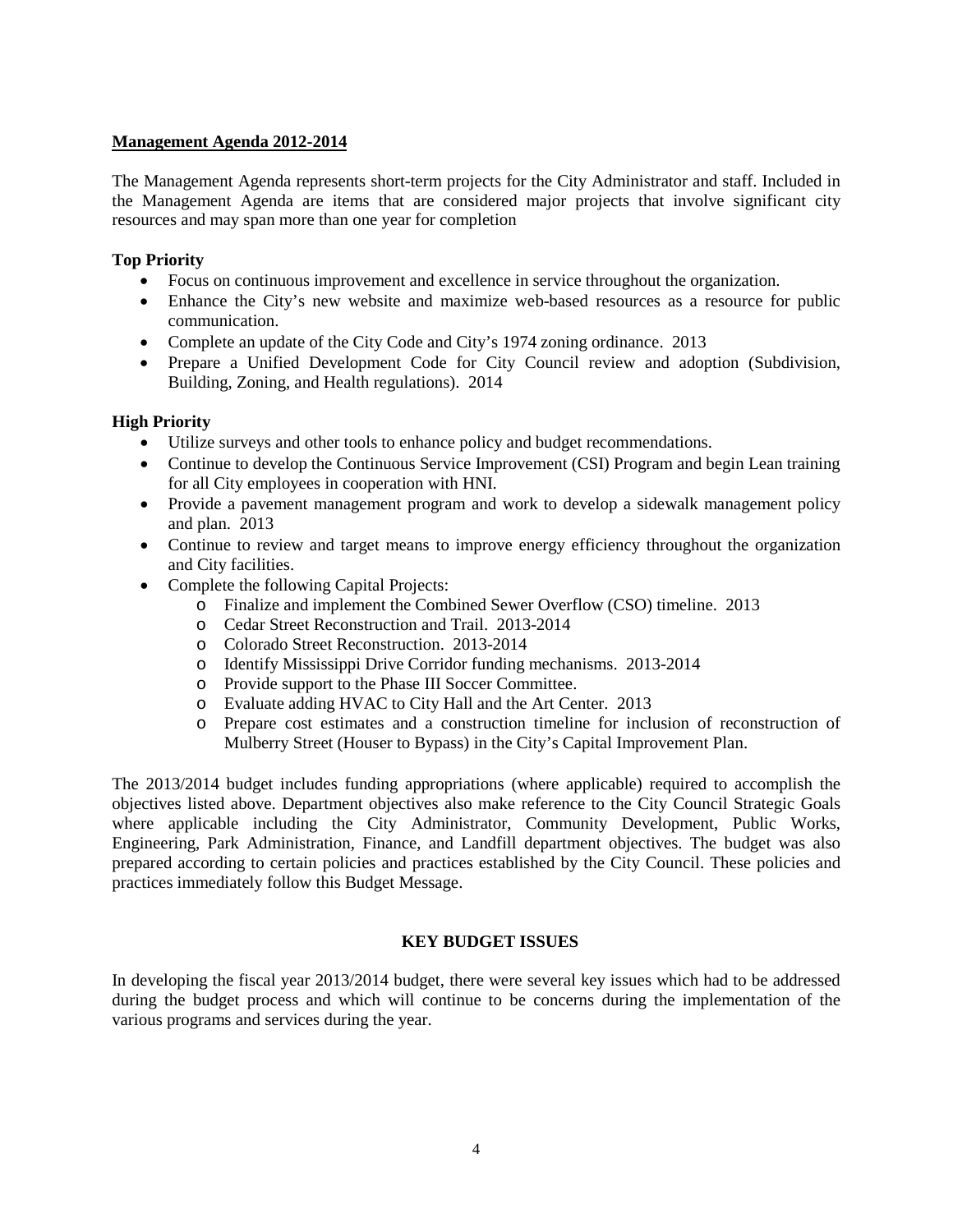## **State Legislation**

During previous Legislative Sessions, actions were taken by the State, which eliminated or reduced revenues that were shared and redistributed to local governments throughout Iowa. As a result of these actions, the City of Muscatine has seen a significant reduction in opportunities within the General Fund to maintain or generate additional revenues. Even without these revenues, the city has been able to maintain its basic level of services but has not been able to add significant service levels throughout city operations. Previous changes, however, have had a compounding effect for not only the lost revenue in that year but in the following years as well.

At the time the 2013/2014 budget was being prepared, City staff was closely monitoring bills being considered during the 2013 Legislative Session, specifically the property tax legislation that would roll back the taxable valuations of commercial and industrial property in future years and also bills that would prohibit cities from using automatic traffic enforcement (ATE) cameras or limit the fine rates for ATE cameras. At the time the budget is being prepared for publication, it appears there will be no restrictions for the upcoming year on the use of ATE cameras or the amount of the fines. There continues, however, to be discussion concerning the rollback of commercial and industrial valuations. If approved, this legislation could have long lasting and dramatic effects to the municipal budget and our ability to provide basic services to Muscatine residents. With this in mind, the City's 2013/2014 budget was developed based on positioning the City for future years if this type of change would be enacted.

The City of Muscatine made a number of changes over the last several years to adjust for the loss of revenues available for operational issues. Significant reorganization actions have taken place when the opportunities presented themselves throughout the General Fund activities. Overall, these adjustments have continued to place a strain on the operational activities of the City's General Fund. Despite these challenges, the City continues to do more with less and provide for basic overall services within the General Fund and other funds of the City of Muscatine while facing increasing demands for public services.

# **Property Tax Rate**

Throughout the deliberations of City Council's budget sessions, Council determined that they wished to work to minimize the overall property tax impact to the community. Every elected body struggles with the balance of the tax burden for the citizens with a need to provide adequate funding for operational and capital activities within the organization itself. It is that balance that Council tried to achieve in the establishment of the 2013/2014 budget. The original proposed budget included a 1.33% increase in the City's property tax rate. This increase was proposed primarily due to the significant increase in the police and fire pension contribution rate from 26.12% to 30.12% which increased the City's police and fire pension costs by \$235,800. The City Council in the final adopted budget, however, made a number of other reductions which allowed the City's property tax rate to remain at the same rate as the 2012/2013 rate at \$15.67209/\$1,000 of valuation. While the tax rate will not change for 2013/2014, residential property owners will still be impacted since the rollback factor applied to residential property increased by 4.06% for the upcoming year. The owner of a home with a value of \$100,000 will see an increase of \$33 in their city property taxes for 2013/2014.

### **Police and Fire Pension Contribution Rates**

The required city contribution rate to the statewide Municipal Fire and Police Retirement Systems of Iowa (MFPRSI) increased from 26.12% in 2012/2013 to 30.12% for 2013/2014, which resulted in an increase of \$235,800 in the contribution required. Police and fire pension contributions are funded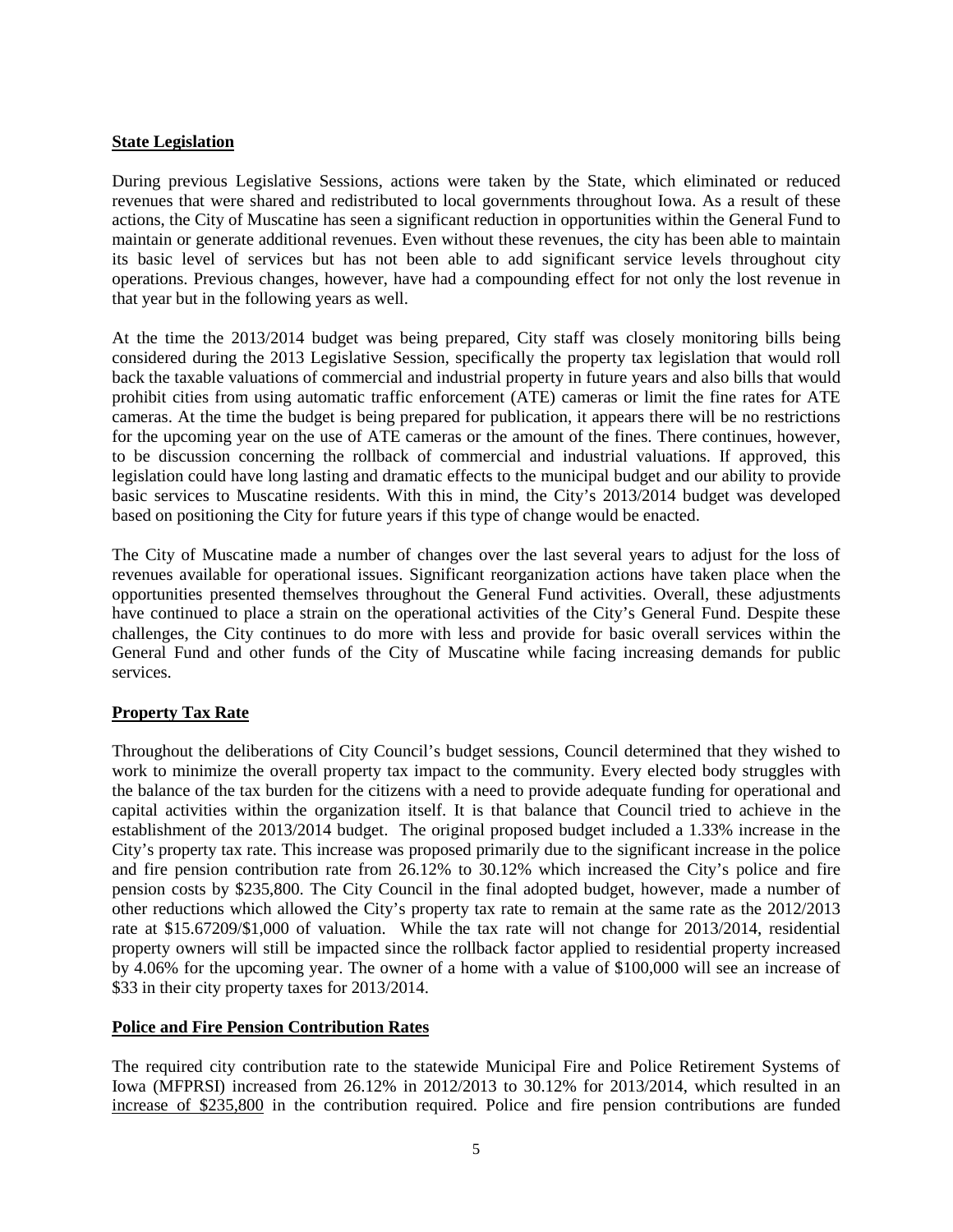annually from the Employee Benefits tax levy. For 2013/2014 the tax levy rate needed to fund Police and Fire pension costs increased to  $$1.70009/$1,000$  of valuation from  $$1.43566/$1,000$  for  $2012/2013$ . This was a \$.26443/\$1,000 (18.4%) increase in the tax rate to fund these costs. In order to fund the increase in police and fire pension costs, as well as increases in other employee benefits and city insurance costs, the City chose to fund a \$530,246 of other employee benefit costs for General Fund employees from the General Fund balance instead of the Employee Benefits levy. This allowed for the total overall tax rate to remain the same for 2013/2014. If the Police and Fire pension contribution rate further increases in upcoming years as projected, increases in the City's total tax levy rate will be unavoidable. The MFPRSI increases are the number one budget challenge we face annually and these costs have a direct impact on our ability to maintain our existing levels of services.

### **Significant Changes Implemented**

A number of changes were implemented over the past several years, which has placed the City in a better financial position for 2013/2014 and future years.

A key issue for the 2010/2011 budget was the consideration of and ultimate adoption of a Utility Franchise Fee on Alliant Energy, the provider of natural gas to the community. The ordinance change adopting this fee provides that the fee may be up to 5% on natural gas sales by Alliant in the community. The initial rate was set at 2% which was effective July 1, 2010. Implementation of this fee allowed for a reduction in the City's property tax rate for 2010/2011 and future years. The effect of the Utility Franchise Fee and the related reduction in property taxes varies by resident and individual businesses. Implementation of this fee resulted in the reduction of the Emergency property tax levy from its maximum rate of \$.27/\$1,000 of valuation in 2009/2010 and prior years, to \$.08/\$1,000 in 2010/2011. The Emergency Tax Levy was eliminated in 2011/2012 and was not levied in 2012/2013 or 2013/2014.

The establishment of this fee allowed the City to diversify its funding sources used for the provision of General Fund services and reduce the City's property tax rate. With this franchise fee in place for up to 5% of gas sales, this also allows flexibility in future years for the City Council to modify this rate if needed to continue to provide expected levels of City services to residents. This rate can be modified by giving a 90-day notice to Alliant Energy. For the 2012/2013 year City Council chose to reduce the Utility Franchise Fee rate to 1% which is projected to generate \$100,000 annually. This reduction was possible since there have been strong revenues in other areas of the General Fund budget, specifically Automatic Traffic Enforcement (ATE) fines, fees for Fire department inspections and permits, and increased hotel/motel taxes. The 1% franchise fee rate was maintained for the 2013/2014 budget. The City Council identified the Utility Franchise Fee as a potential revenue source to offset any legislative action to reduce annual ATE revenues.

Structural changes implemented in 2010/2011 and 2011/2012 also assisted the city in increasing the General Fund balance. The changes in 2010/2011 include but are not limited to the following: (1) a reduction of one fulltime position in the Park Maintenance budget; seasonal staff was increased to partially offset this reduction for a net savings of \$49,300, (2) elimination of one fulltime custodian position with contract cleaning services partially offsetting the cost savings for a net savings of \$7,400, (3) funding economic development administrative costs and the Chamber economic development allocation with TIF funds (a total of \$137,500), (4) not filling the budgeted ¾ time Red Light Camera Technician net of the cost of creating an additional sergeant position for this function (\$30,000 savings), and (5) transferring the dredge operation to the Water Pollution Control fund (\$42,000 General Fund savings). These items total to a \$266,200 positive impact on the General Fund.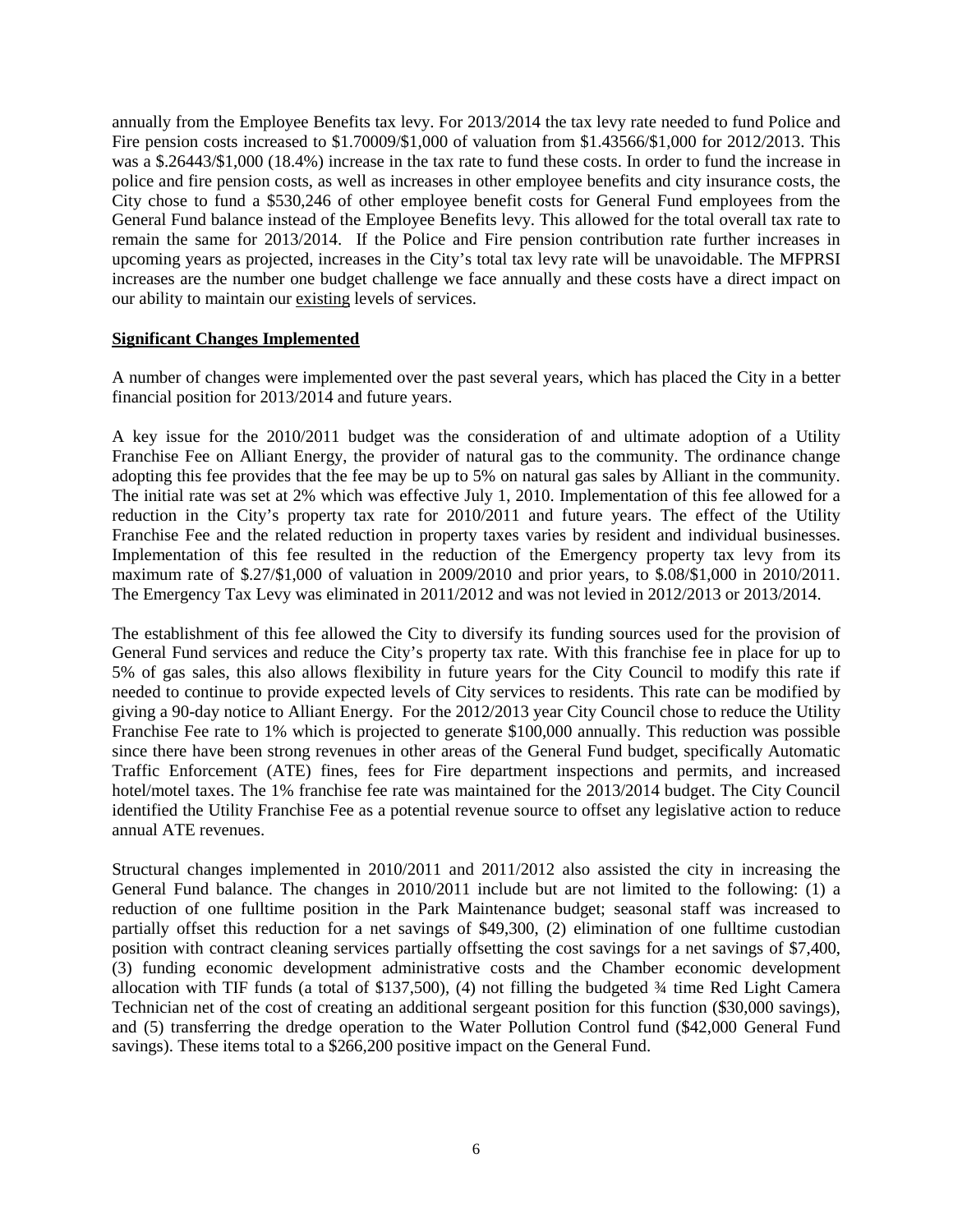The changes implemented in 2011/2012 and 2012/2013 focused on department efficiencies and cost savings and include but are not limited to the following: (1) using sponsorships for the Parks seasonal brochure and Golf score cards saving \$4,700 annually; (2) the new eleven foot mower in the Parks department and trackhoe for grave digging at the Cemetery both saved man hours that were redirected to other functions in those divisions; (3) additional Park sites were "adopted" under the "Adopt a Park" program with this program expanding from four sites in 2010 to twelve in 2012; (4) redesigning the Library circulation system process eliminating a 35-hour/week position and creating a new 30-hour/week "Holds" person at a lower pay rate for a savings of \$17,800; (5) using staggered work times in the Police investigations division which reduced overtime and call-ins saving an estimated \$3,500 in overtime costs annually; (6) activities in the Engineering (engineering design for smaller projects), Community Development (Comprehensive Plan update), and Art Center (printing) were done in-house rather than under contracts resulting in varying amounts of cost savings; (7) using inmate labor to clear the Airport fence line of unwanted growth saved an estimated \$22,000; and (8) the use of automatic traffic enforcement cameras has allowed the Police department to re-direct their time to other areas of law enforcement.

Departments will continue to look for efficiencies and cost savings in their operations in 2013/2014 and future years. The City's goal for the upcoming year of establishing a formal "Lean" program will assist departments in identifying and implementing efficiencies and cost savings applicable to their department operations. With limited financial resources expected to be available in future years and a growing demand for municipal services, the City must continue to take significant steps to enhance revenue streams as well as reduce expenditures where appropriate to meet these challenges. The budget recommendations contained within this document (and presented during the budget review) are aimed at positioning the city to continue to address economic challenges, provide core services to the community, and position the city to meet new challenges and ever growing demands.

#### **Tax Increment Financing (TIF) and Economic Development**

The City has been a strong proponent of economic development activities over the years and has made aggressive use of TIF and tax abatement incentives. The City continues to support these efforts as these are effective tools for local communities, but TIF comes up against strong attacks annually during legislative sessions. The City needs to maintain the ability at the local level to attract and retain business. However, there is another side of the story which is often forgotten and that is the effect on the city, county, and schools and ultimately their respective tax rates. The increment the City is claiming for TIF totals \$25,919,281 in 2013/2014 for all of the TIF areas. This value would generate \$209,946 in taxes from the \$8.10 General Fund tax levy. The impact on total taxes including the various other levies using the City's total tax rate of \$15.67209/\$1,000 rate is \$406,209 – essentially lost revenue that could be used to fund and maintain city operations and services. If that \$25.92 million was allocated toward regular valuations for all taxing entities, the county would generate over \$236,000 in taxes and the school over \$397,000 (or they could reduce their respective tax rates). It should be noted that a portion of the increment the City is claiming is for debt service on bond issues for public improvements in TIF districts. If those projects were not funded from TIF and the City still did them, the City's debt service levy would need to be higher.

A significant funding source that was identified in previous years was the better utilization of tax increment financing (TIF) districts and returning to regular taxable valuations the unused portions of those funds on an annual basis. This will continue to be the case in the 2013/2014 budget and for years to come. By not claiming the full amount allowed, a portion of the values in each TIF area go back onto regular taxable valuations for all affected taxing entities. Approximately \$741,000 of incremental taxes was not claimed by the city for 2013/2014. This resulted in the related property values to be considered as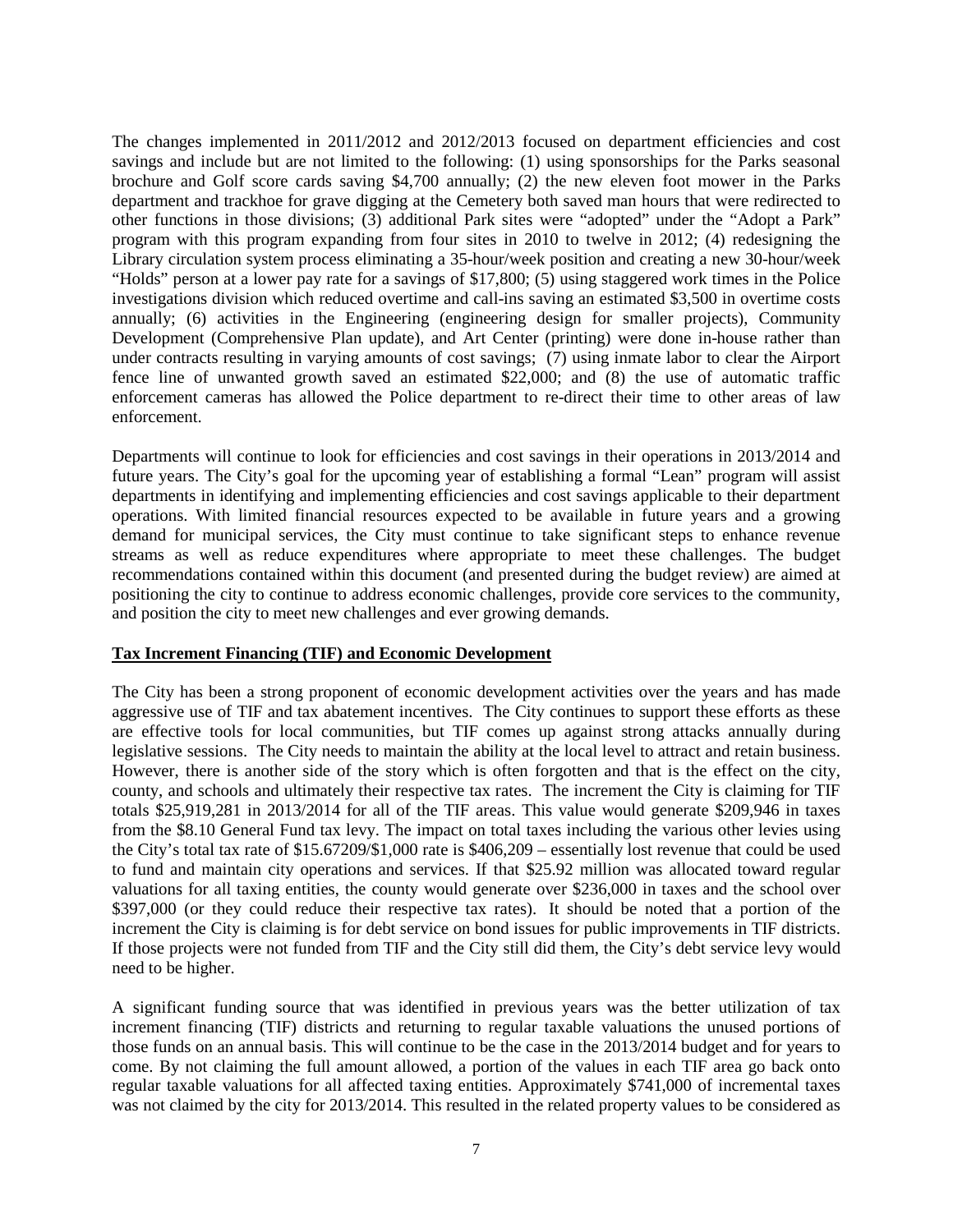regular valuations, which increased regular tax revenues in all tax categories for the City and for each taxing entity.

For the 2011/2012, 2012/2013, and 2013/2014 budgets, the City Council approved two resolutions in each of these years for internal advances of funds which will allow the City to claim TIF funds for TIF administrative and economic development purposes. The first resolutions provided for internal advances of \$102,517 in 2011/2012, \$105,254 in 2012/2013, and \$114,000 in 2013/2014 for staff time and other professional services involved in economic development activities and TIF administration and includes staff time of the City Administrator, Community Development Director, City Planner, Finance Director, Public Works Director and City Engineer. The other resolutions were for internal advances of \$35,000 in each of the years from 2011/2012 through 2013/2014 for economic development grants to the Greater Muscatine Area Chamber of Commerce and Industry for their economic development activities. Using TIF funds for these purposes (instead of general property taxes) assisted the City in balancing the 2011/2012, 2012/2013, and 2013/2014 General Fund budgets and continuing to provide the current level of General Fund services to the community.

In May of 2011, the City Council approved a resolution, which consolidated and expanded the City's urban renewal policies, projects, and initiatives under a single urban renewal plan and expanded the City's urban renewal area to include the current City boundaries. This action will allow the City to pursue using TIF funding for economic development or blight alleviation throughout the City.

### **Landfill and Transfer Station Fund Deficits**

Another key budget issue relates to the landfill fund, which is accounted for as an Enterprise Fund of the city. This fund has had a deficit fund balances since the 2002/2003 fiscal year. The budget for 2009/2010 included a significant rate increase for the transfer station from \$41.00 per ton to \$60.00 per ton effective July 1, 2009. This fee funds both transfer station and landfill costs. The continued need to expand and to develop costly landfill cells was the driving component of this fee increase as well as the deficit balance in the Landfill fund.

While it was anticipated that there would be some decrease in volume at the transfer station/landfill, the waste volume for 2009/2010 decreased from 41,320 tons in the prior year to 29,916 tons. With the continuing deficit in the Landfill fund, the Solid Waste Agency and the City considered implementing flow control measures which would have required all waste generated in the Agency area to be brought to the transfer station and landfill. Area businesses and the Chamber requested a committee be formed of business leaders, City staff, an Agency member, and others, to discuss the impacts that flow control would have on area businesses and possible alternate solutions. The Committee's recommendation included allowing for additional negotiated industrial contracts, which would bring additional waste volume and revenue to the landfill. City Council approved the Committee's recommendations at their October 7, 2010 meeting and five new industrial contracts were entered into which will bring in an additional 5,000 tons of waste and \$180,000 of revenues annually over the next three years.

The deficit in the Landfill fund at the end of 2009/2010 was over \$2.5 million. A large portion of this deficit was due to development of new cells at the landfill. The new cells are expected to have 298,800 tons of waste capacity, which should provide a waste disposal area for approximately 8.5 years depending on the annual waste volume. The Landfill deficit decreased by \$411,988 to \$2,100,612 in the 2010/2011 fiscal year and decreased by an additional \$582,320 to \$1,518,292 in fiscal year 2011/2012. With the estimated landfill revenues and expenditures, the deficit in the Landfill fund is projected to decrease by \$485,238 during the 2012/2013 fiscal year and by an additional \$338,122 to \$694,932 by the end of the 2013/2014 year. The goal is to have the deficit eliminated and have a positive fund balance by the time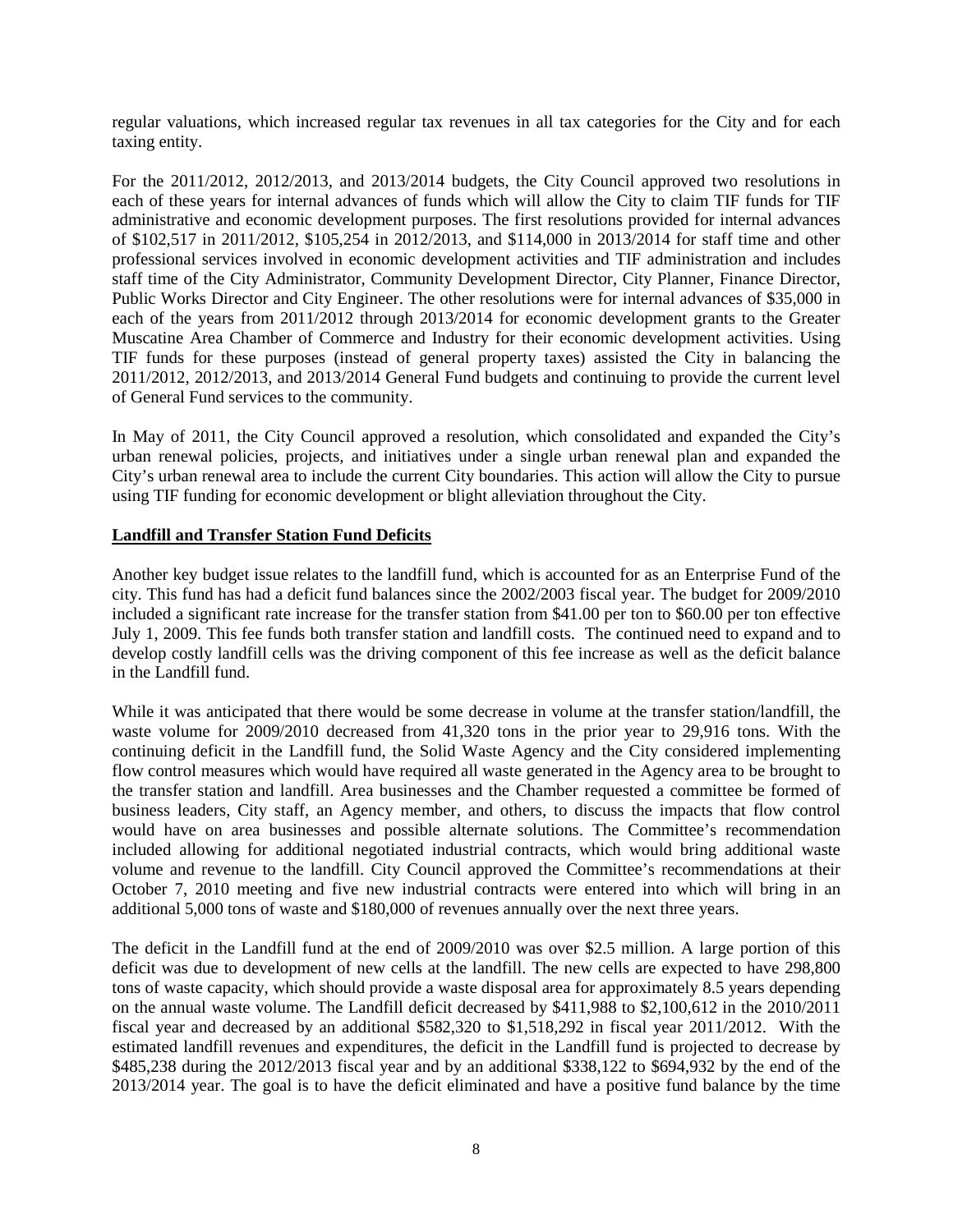the next cell needs to be constructed. Based on current waste volume projections, it is estimated that construction on the next cell will need to begin in the 2017/2018 fiscal year.

The Transfer Station fund had a deficit balance of \$216,040 at the end of 2009/2010. Since revenues from the new negotiated industrial contracts were directed toward the deficit in the Landfill fund, the Transfer Station has not benefited financially from these new contracts. The 2010/2011 revised estimate included a \$200,000 funding transfer from the City's Refuse Collection fund which assisted in reducing the deficit in the Transfer Station fund. An additional \$50,000 transfer from the Refuse Collection fund was made in 2011/2012 which eliminated the Transfer Station deficit. The City will continue to closely monitor the revenues and expenditures of both the Transfer Station and Landfill funds so these funds can remain in positive positions after the current deficits are eliminated.

### **Other Issues and Changes for 2013/2014**

As in every year, there are increases in expenditure levels for city operations that reflect the increased cost of providing services even at a status quo or below status quo level. In 2010/2011 the City successfully negotiated 3-year contracts with each of the City's three bargaining units for the years 2011/2012 through 2013/2014. With 3-year contracts in place, labor attorney costs were reduced in 2011/2012 and 2012/2013. The Police and Blue/White Collar contracts included 2.25% increases for 2011/2012, 2.50% for 2012/2013, and 2.90% for 2013/2014. The Fire contract included increases of 2.25%, 2.50%, and 2.95% for those years. The 2013/2014 budget includes \$12,000 for labor attorney costs to negotiate the three new contracts which will begin in 2014/2015. A new supervisory and non-union pay plan was implemented for the 2011/2012 year. This plan groups employees into eleven pay grades instead of the more than 60 individual pay grades in the previous plan. Employees in this group received a 2.25% increase for 2011/2012 unless their placement in the new plan exceeded this amount. The employees in the supervisory and non-union group received a 2.5% wage increase in 2012/2013 and will receive a 2.9% increase in 2013/2014.

Each of the bargaining units agreed to increases in health insurance deductibles and out-of-pocket maximums effective January 1, 2013 and January 1, 2014. The previous \$300/\$600 single and family deductibles and \$600/\$1,300 single and family out-of-pocket maximums increased to \$400/\$800 deductibles and \$800/\$1,600 out-of-pocket maximums on January 1, 2013. These will further increase to \$500/\$1,000 deductibles and \$1,000/\$2,000 out-of-pocket maximums on January 1, 2014. These changes will also apply to supervisory and non-union employees. These increases should assist in reducing future year health insurance costs and related rate increases.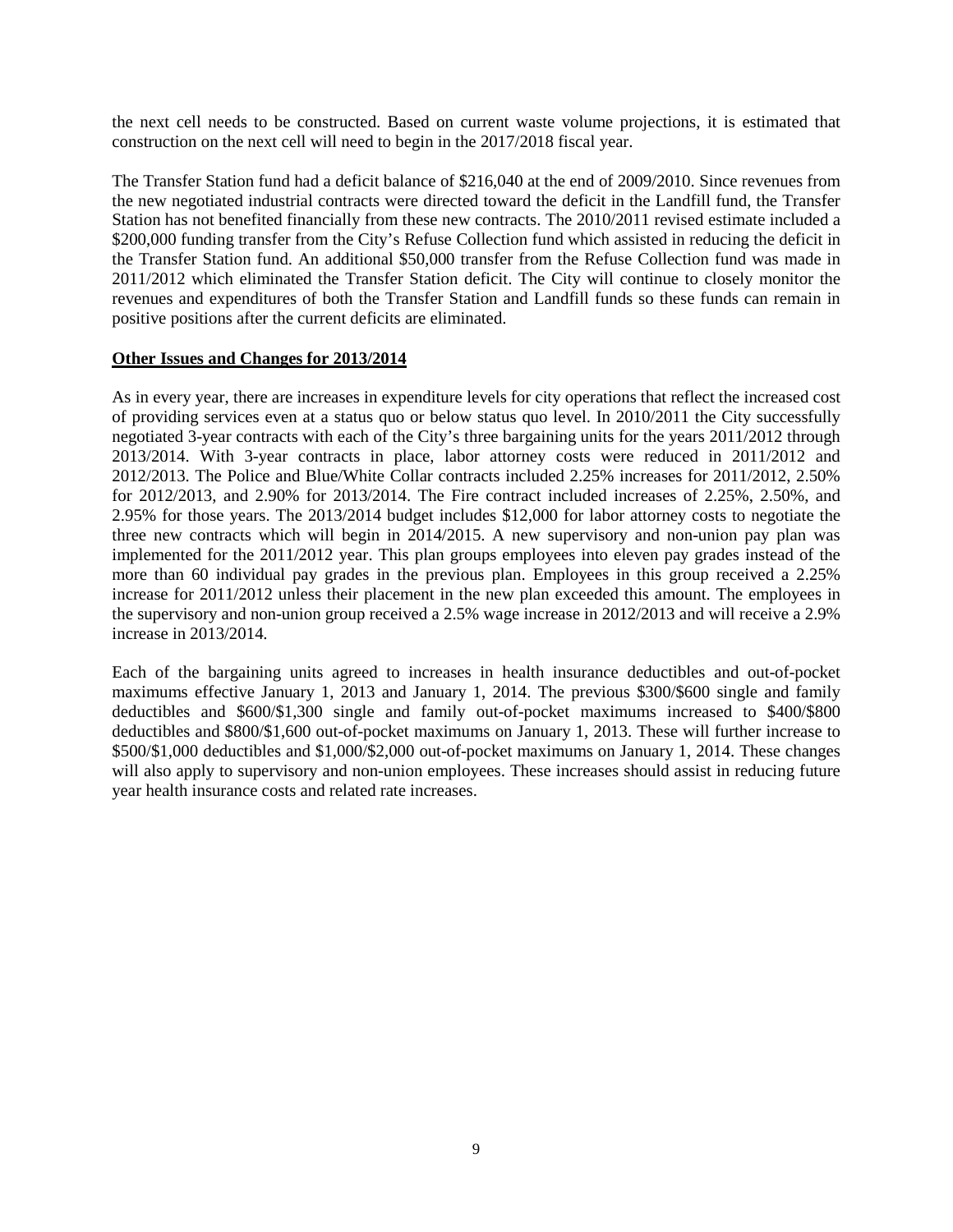#### **TAX RATE AND BASE**

Property taxes continue to be the major revenue source for the City of Muscatine. In 2013/2014, property taxes will represent 31.9% of total city operating revenues. This is a slight decrease from the 32.1% in fiscal year 2012/2013. The total tax levy rate for fiscal year 2013/2014 of \$15.67209 per \$1,000 of valuation is the same as the total tax rate for 2012/2013. The following chart shows the property tax rates for the last nine (9) years and the budgeted rate for 2013/2014:



The tax rate decreases for 2008/2009 and 2009/2010 were due to unusually high increases in taxable property valuations of 4.62% and 3.8%, respectively, for those years. This provided the city an opportunity to recover lost economic ground due to previous years' low or insufficient changes in taxable valuations. These higher than average increases in taxable valuation were one factor that led to lowering the City tax rates in each of these years. Additionally, for 2009/2010 the lower tax rate was due to several events in addition to the taxable valuation increasing - pension rates were down and debt service requirements were down. Going into 2010/2011 the city faced a different challenge – a net increase in taxable valuation of only 1.58% due to a significant loss in industrial values (down 4.35% for 2010/2011). The two main reasons for the increase in tax rate for 2010/2011 were the increase in the debt service levy for funding capital improvement projects and an increase in the Employee Benefits levy for the required rate increase for police and fire pensions. For 2011/2012 the same total tax rate was maintained and the rate decreased slightly (by \$.10/\$1,000) for 2012/2013. The tax rate for 2013/2014 was maintained at \$15.67209/\$1,000 of valuation, which was the same rate as 2012/2013.

There are six categories that make up the 2013/2014 tax rate. The City's General Fund levy of \$8.10 per \$1,000 of valuation is the maximum levy permitted by state law. The City has been at this maximum General Fund levy limit since 1991/92. The 2013/2014 Tort Liability tax levy increased by 3.3% and the Transit levy increased by 16.2% compared to the 2012/2013 levies. The increase in the Transit levy was due to increased bus repair and maintenance costs and funding for the local 15% share of the cost of two new transit vehicles. Of the remaining levies, the Special Revenue levy for employee benefits in the General Fund decreased 1.7% and the Debt Service levy decreased .4%. The decrease in the Employee Benefits levy is primarily due to funding \$530,246 of General Fund employee benefit costs from the General Fund balance instead of the tax levy. This allowed City Council to maintain the same overall City tax rate and still maintain an adequate General Fund balance. The slight decrease in the debt service levy is due to favorable interest rates on the June 1, 2012 bond issue as well as refunding the last three years of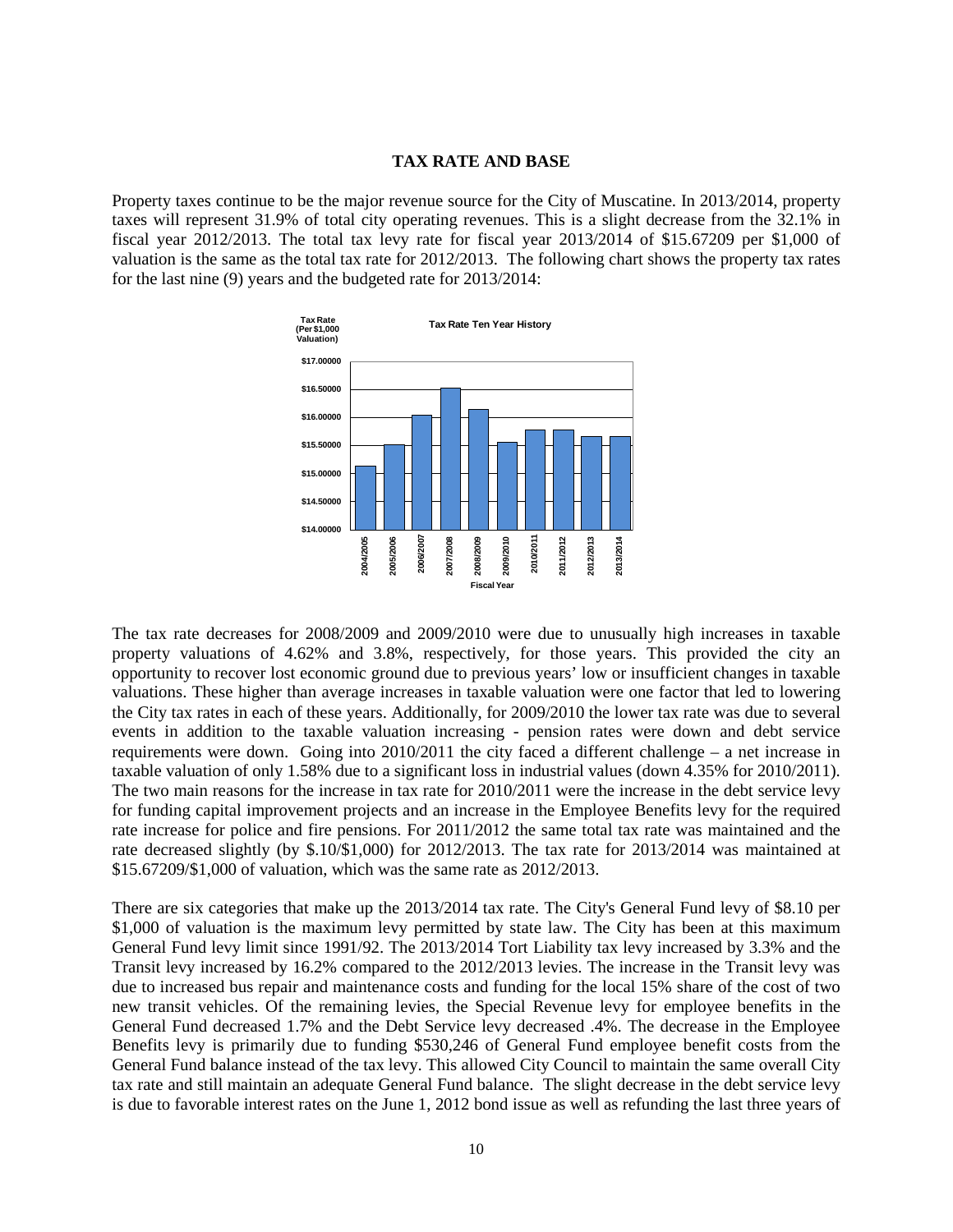the June 1, 2006 issue. The city will continue the Levee Improvement tax levy of \$.06750 per \$1,000 of valuation in 2013/2014, which will be used towards the city's share of the Mad Creek Levee project costs.

As noted previously, the City eliminated the Emergency tax levy for the 2011/2012 year and this levy has again not been used for 2013/2014. In 2009/2010 the City levied the maximum Emergency levy rate of \$.27/\$1,000 of valuation which generated \$196,964. For 2010/2011 the City implemented a 2% Utility Franchise Fee on Alliant Energy, the provider of natural gas services in the City. This fee allowed for a reduction in the City's overall property tax rate for 2010/2011, specifically the Emergency Tax Levy rate which was reduced from \$.27/\$1,000 in 2009/2010 to \$.08/\$1,000 in the 2010/2011 budget. The Emergency tax levy was eliminated in the 2011/2012 budget as part of City Council's goal to maintain the City's total tax levy rate at \$15.77146/\$1,000 of valuation. From the 2009/2010 emergency levy, City Council directed that \$80,000 be set aside in the Emergency Tax Levy special revenue fund to be available in the case of future revenue shortfalls due to current or future economic conditions or for unanticipated emergency expenditures. Those funds are budgeted to remain in the Emergency Levy special revenue fund in 2013/2014.

Expansion of the existing industrial and commercial tax base as well as attraction of new tax base is key to the financial stability of the City of Muscatine for the future. In this regard, the City Council continues to invest in economic development activities by participating in several programs within the community to promote economic development. A number of these programs are controlled solely by the City of Muscatine and include the establishment and use of tax increment financing districts as well as urban revitalization districts and enterprise zones. These financial incentive tools are available through City Council action to provide similar yet different types of financial incentives to encourage expansion of existing and attraction of new business opportunities within the city. In May of 2011 the City Council approved a resolution establishing a new enterprise zone and abatement schedule for a designated area of the City in order to offer tax abatement as an incentive to stimulate job creation and retention, enhance property tax values, and promote industrial revitalization within this area. As noted in the previous section, in May of 2011, the City Council approved a resolution, which consolidated and expanded the city's urban renewal policies, projects, and initiatives under a single urban renewal plan and expanded the city's urban renewal area to include the current city boundaries. This action allows the city to pursue using TIF funding for economic development or blight alleviation throughout the city. A top priority goal of the City Council for 2013 is to develop and adopt policies and incentives to encourage in-fill opportunities and address blight within the city limits. Plans are to include tax abatement incentives for improvements to properties in the City's two historical districts and in designated blighted areas of the City, and tax abatement incentives for new residential home construction in designated areas approved by City Council.

In addition, the City Council continues to provide financial support to the Muscatine Chamber of Commerce & Industry. For fiscal year 2013/2014 the City Council has included \$35,000 in the budget to provide this assistance. The City is one of the largest financial contributors to the Muscatine Chamber of Commerce & Industry and the City also provides staff assistance on a variety of projects that are undertaken by this organization on behalf of the community to promote economic development. The City also continues to pursue infrastructure improvements throughout the community to enhance economic development efforts as an active development partner in this process. Continued expansion and improvements of the sanitary and storm sewer systems within the city, extension of sewer and water services to the south end and other areas of the community, continued airport improvements and overall quality of life projects are but a few examples of the city's continued commitment to enhancing economic and quality of life issues within the City of Muscatine.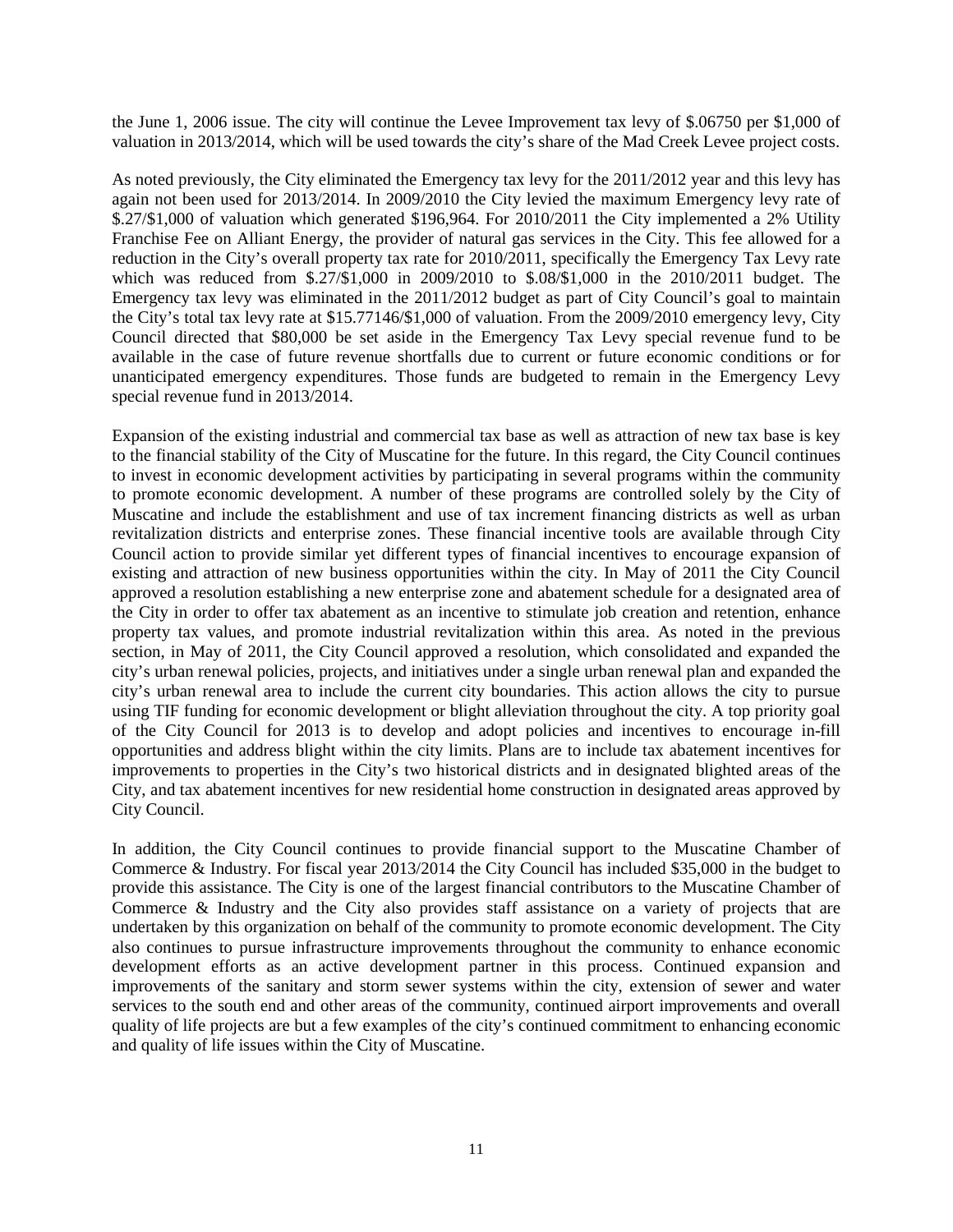The taxable property valuation for fiscal year 2013/2014 is \$795,205,814, which is \$17,517,382 (2.25%) higher than the fiscal year 2012/2013 valuation of \$777,688,432. This increase is lower than the 2.84% increase for 2012/2013. Growth in Tax Increment Financing (TIF) districts is not included in these taxable valuation amounts. For 2013/2014 there was a decrease of 1.21% in commercial and a decrease of .53% in industrial valuations. Commercial and industrial property is valued at 100% for 2013/2014. The taxable valuation for residential property, however, increased by 5.12% for 2013/2014. While *actual* residential property values increased by only .99% in 2013/2014 due to growth and re-valuation of existing property, *taxable* values increased by 5.12%. This difference is due to the State "rollback factor" applied to actual values to derive taxable values. This rollback factor in the past normally resulted in a reduction to the taxable values of residential property. For 2013/2014, however, the rollback factor for residential property increased from 50.7518% to 52.8166% (an increase of 4.06%). With the total City tax rate of \$15.67209 for 2013/2014, the City will collect \$12,539,510 in property taxes in fiscal year 2013/2014 compared to fiscal year 2012/2013 taxes of \$12,258,743, an increase of \$280,767 (2.29%). The City was able to lower the total tax rate by funding a portion of General Fund employee benefits from the General Fund balance instead of from the tax levy.

#### **STATE AND FEDERAL FUNDING**

The City will continue to rely upon the property taxes generated as the primary funding source for General Fund programs. Reductions in state and federal funding sources have resulted in the continued emphasis on property taxes.

Funding from the State of Iowa included in the 2013/2014 budget continues to be affected by what is a recovering fiscal situation in the state. The largest source of funds from the State of Iowa relates to Road Use Tax funds collected by the State and distributed to local governments for street maintenance activities. For fiscal year 2013/2014 it is anticipated that the city will receive \$2,286,600 in Road Use Tax funds, which is an increase of \$146,800 from the original 2012/2013 Road Use Tax budget of \$2,139,800. Road Use Taxes are distributed to cities on a per-capita basis and the increased revenue in 2013/2014 reflects the recent annexations which added 933 to the City's population. An estimated \$197,000 in State funding will also be received for the Transit operation and \$140,300 for airport capital projects.

The fiscal year 2013/2014 budget includes an estimated \$5,908,200 in federal funding for both operating and capital project costs. This includes the following: \$1,915,600 in funding for the Section 8 Housing rental assistance program; \$350,400 for operating and capital funding for the city's Public Housing Program; \$2,056,700 in federal funding for street-related projects; \$353,300 in FAA funds for airport projects; \$465,700 in federal funding for the Transit operation; \$445,000 in federal funding for a trail project; and \$321,500 in Police Department grants.

#### **CHARGES FOR SERVICES**

For fiscal year 2013/2014 budgeted charges for services total \$13,228,850 and comprise 31.3% of total operating revenues of the city compared to 31.5% for 2012/2013. These charges primarily involve programs and activities in the city's Enterprise Funds. Fee increases are budgeted for sanitary sewer services, collection and drainage, and parking for fiscal year 2013/2014.

Sewer revenues including the separate collection and drainage charges are estimated at \$5,330,000 for 2013/2014. Based on previous independent reviews and studies, the city set forth on a course to systematically increase fees for collection and drainage as well as sanitary sewer rates. The purpose was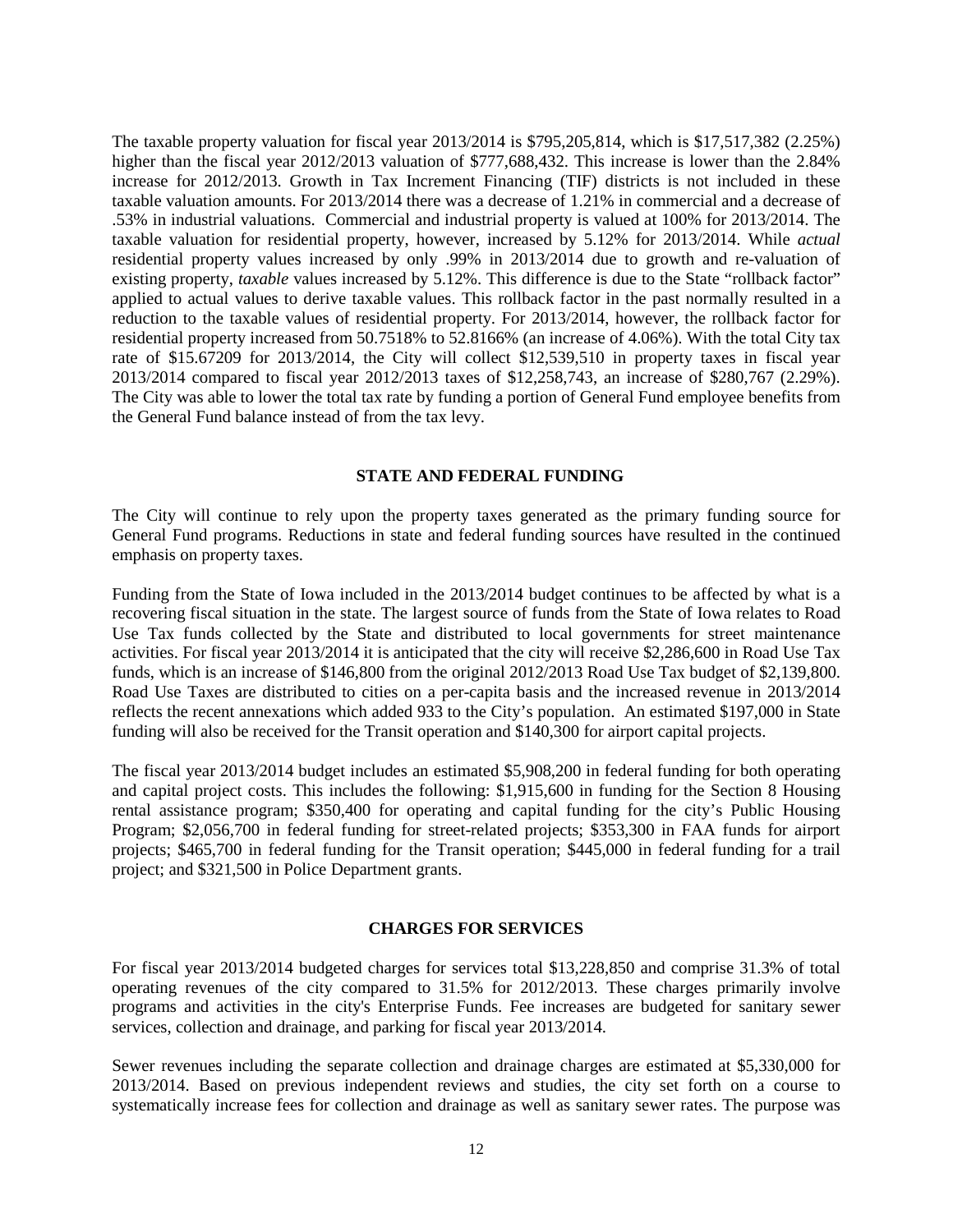to create sufficient fund balances to address current and future capital requirements for both operations, as well as debt service requirements on the State Revolving Fund Loan used to fund the major plant upgrade recently completed. At the time the budget was being prepared the City was in the process of evaluating proposals for a formal rate study for these operations for years beginning in 2013/2014. The budget includes an estimated 2% in both sewer and collections and drainage rates for 2013/2014. The actual rate increases, however, will be based on the results of that study.

Parking fees are budgeted at \$112,000 for 2013/2014. The budget includes increases in the parking meter rates from \$.20 to \$.25/hour for 10-hour meters and from \$.30 to \$.50 for 2-hour meters.

Golf course fees and sales are estimated at \$850,900 for 2013/2014. Adult and senior greens fees were last increased for the 2012 golf season by \$1.00 per round and adult and senior season pass fees were increased by \$25.00. The greens fee and season pass rates for juniors were decreased in the 2012 fee schedule in an effort to increase interest in the game of golf by young people. The fee increase was needed to provide funds for capital improvements at the course, including replacement of the fairway irrigation system. The 2012 fee structure will remain in effect for the 2013 golf season. The 2013 season is the seventh season in which the city has complete operational control of golf services. The operation of the clubhouse had previously been contracted with a golf professional. The city's golf professional is now a fulltime employee and is responsible for managing the golf clubhouse operation. The city also assumed all beverage and golf cart services to maximize the earnings potential for the course. This change has produced positive results both operationally and financially for the city. An indoor golf simulator was purchased in 2010 to be used during winter months as well as during inclement weather during the golf season. The City rebuilt the Golf Course maintenance shop that was destroyed by fire in 2007 using funds from an internal loan. The loan was fully repaid in 2011/2012, three years ahead of the original schedule. Replacement of the fairway irrigation system is under construction in 2012/2013 at a total cost of \$342,800. A \$60,000 down payment has been included in the 2012/2013 budget and an internal loan will be used to finance the remaining portion of the project costs. Annual payments estimated at \$60,000 will be made from the Golf Course fund to repay this loan. The payment schedule will be accelerated if there is sufficient funding available in the Golf Course fund.

Budgeted transfer station charges for services total \$1,915,000 for 2013/2014 based on an estimated 35,000 tons of waste being processed at this facility. The current tipping rate is \$60.00 per ton and this rate will not change for the 2013/2014 year. This rate increased from \$41 to \$60 per ton July 1, 2009 with this increase directly related to the cost of developing new cells at the landfill. In 2009/2010 the city began offering industrial contracts for refuse disposal whereby industries can enter into an agreement with the city to dispose of their waste at the Transfer Station and be directly billed for the disposal fees. Under these agreements the industries qualify for a discounted industrial rate of \$50/ton of which \$30 of this rate is paid to the Landfill. Additional negotiated industrial contracts were approved in 2010 which will assist in generating new waste for this facility. Revenue from the new negotiated contracts, however, will be directed toward the Landfill fund deficit. As noted previously, the 2010/2011 revised estimate included a \$200,000 funding transfer from the Refuse Collection Fund and the 2011/2012 revised estimate included an additional \$50,000 transfer which eliminated the accumulated deficit in the Transfer Station fund as of the end of the 2011/2012 fiscal year.

Budgeted landfill charges for services total \$1,290,000 for 2013/2014. The landfill rates are incorporated in the transfer station rates with \$40.00 of the \$60.00 per ton transfer station rate (\$30.00 of the \$50.00 for industrial contracts) paid to the landfill for material disposed of at that facility. Additional negotiated industrial contracts were approved in the fall of 2010 with those revenues directed toward the deficit in the Landfill fund. A fee was also assessed to Solid Waste Management Agency members beginning in 2008/2009 to assist in the overall funding of landfill costs.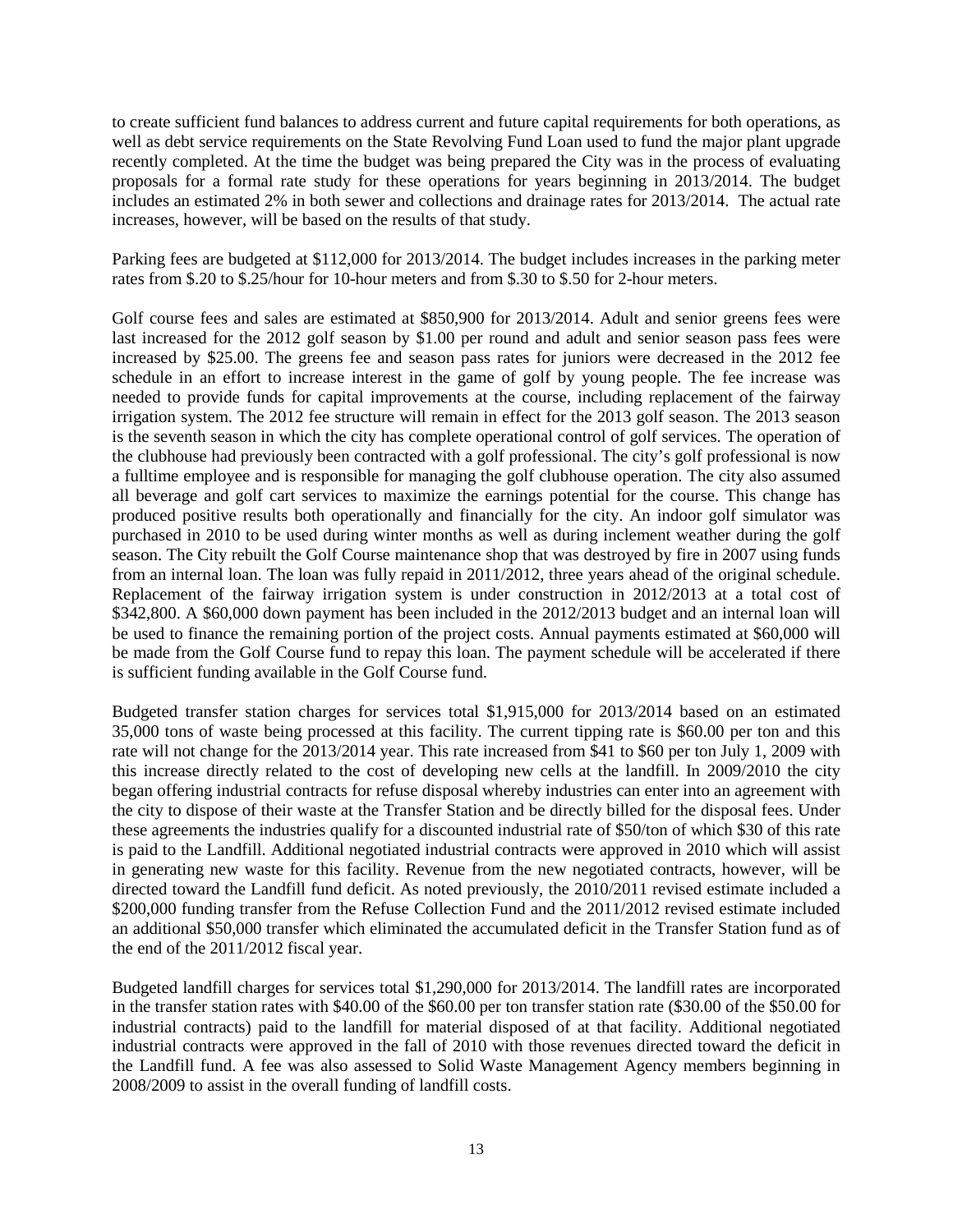The Refuse Collection budget is charged on a tonnage basis for waste collected and disposed of at the transfer station. Refuse Collection charges for services total \$2,171,000 for 2013/2014. The Refuse Collection rates were last increased from \$18.25 to \$20.00 per month for regular residential customers and from \$13.25 to \$15.00 for senior customers on April 1, 2011 when the City began providing contracted single-sort curbside recycling services to all residential customers. Under the contractual agreement for this service, the City paid the contractor \$3.05 per customer per month for this service during the first year of the contract, with this cost increasing to \$3.14 April 1, 2012, \$3.23 April 1, 2013, \$3.33 April 1, 2014, and \$3.43 April 1, 2015. The City had cost savings from discontinuing the drop-off recycling program, which offset a portion of the cost for the curbside recycling program.

The Fire department continues to provide ambulance services for the city and surrounding townships. Revenue from ambulance services is estimated at \$1,250,000 for both the 2012/2013 revised estimate and 2013/2014 budget with these estimates based on trends in the number of ambulance runs and revenues over the past year. The fee for the basic ambulance service is currently \$560, the rate for ALS 1 calls is \$665, the rate for ALS 2 calls is \$962 and the rate for SCT (Skilled Care Transports) is \$1,137. The Fire department reviews rates on an annual basis based on surveys of other area providers.

Transit fares were last increased for the 2003/2004 budget with the fare for fixed routes and night service increasing from \$.65 to \$.75 and the paratransit fare increasing to \$1.00. No increase is budgeted for 2013/2014. Transit charges are estimated at \$171,000 for 2013/2014.

Boat harbor slip rental rates are based on boat length. These rates increased by \$40 per slip rental for the 2010 season. No rate increase was budgeted for 2011, 2012, or 2013.

## **PROGRAMS AND SERVICES**

The 2013/2014 budget will provide for the continuation of most city services at the current levels. Fulltime equivalent year-round employees on an entity-wide basis totals 223.81 for 2013/2014. This is a decrease of 1.48 in full-time equivalent positions compared to the original budget for 2012/2013. Changes in authorized positions for  $2011/2012$  through  $2013/2014$  are as follows:

### **2013/2014**

- The part-time Library Security Guard position was eliminated which reduced fulltime equivalent employees by .60.
- One fulltime Plant Operator position was eliminated in the Water Pollution Control Plant Operations budget. Completion of the plant renovation project allowed for 24/7 staffing to be discontinued at the plant.
- There was an increase in part-time hours for housing staff equivalent to a .12 fulltime equivalent addition in staffing.

### **2012/2013**

- Two full-time Police Officer positions were added midway through the 2011/2012 year. These positions will be 100% funded from a COPS grant for three years.
- One firefighter position was added for 2012/2013 with this position funded from a transfer from the Ambulance fund.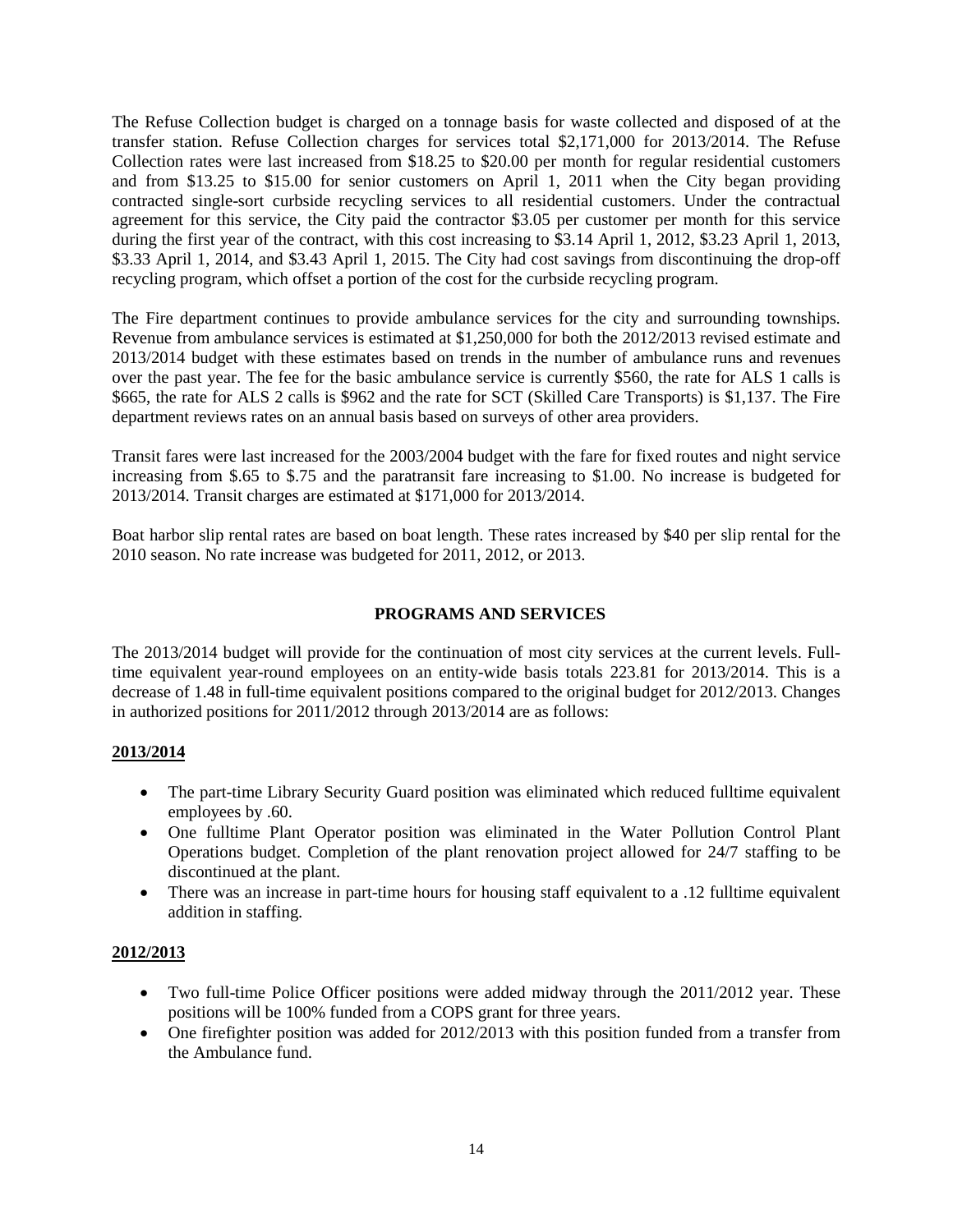- The half time Community Services Officer in the Community Development department was increased to 3/4 time as part of the reorganization in the department after the retirement of the Health and Housing Coordinator. Since the new fulltime position is at a lower pay step, there was no additional cost for this change.
- A 35-hour/week position at the Library was replaced with a 30 hour/week position at a lower pay grade.
- A fulltime custodian position in the Housing department was replaced with a 3/4 time position in 2011/2012 when the former custodian retired. The part-time Section 3 worker in the Housing department was reduced from 20 to 15 hours per week.

# **2011/2012**

• One full-time Police Officer position was added for the Street Crimes Unit.

The projected level of expenditures for the General Fund of \$17,688,707 for 2013/2014 is 2.9% (\$504,460) above the 2012/2013 budget of \$17,184,247. The overall increase consists of (1) an increase of \$324.900 (3.7%) in salaries and wages, (2) an increase of \$313,900 (8.6%) in employee benefit costs, (3) an increase of \$41,400 (4.7%) in commodity costs, (4) an increase of \$115,200 (5.2%) in contractual services costs, (5) an increase of \$171,900 (34.9%) in capital outlay costs, (6) a decrease of \$72,840 (10.3%) in transfers, and (7) a decrease of \$390,000 (90.7%) in "assigned" funding allocations. The increase in employee benefits includes \$235,800 for the increase in police and fire pension contributions previously discussed.

The City first used the "assigned" funding classification in the 2012/2013 General Fund budget for the following items:

- 1. The first of three annual allocations of \$40,000 to be set-aside to fund the City's obligation to retain the two new COPS grant-funded police officers for one year subsequent to the 3-year grant period. This is a requirement of the COPS grant.
- 2. The Fire department budget included a request for \$490,000 to replace a fire engine. The budget included setting-aside or "assigning" \$250,000 in 2012/2013 to make this purchase in 2013/2014. It was originally proposed the remaining \$240,000 be funded from the 2013/2014 budget. Due to a favorable General Fund balance at the end of 2011/2012, City Council authorized funding for the full amount of the fire engine in 2012/2013.
- 3. The budget also included "assigning" \$140,000 of funding for the replacement of the City's financial software system. Replacement of this software system is included in the City's Five Year Capital Improvements Program.

The funding "assignments" were made for several reasons: (1) While the General Fund balance and revenues are currently sufficient to fund operations and some capital items, changes by the State legislature could change this significantly in upcoming years. It is proposed that the City only make onetime expenditures from available funds instead of adding recurring costs (staffing increases); (2) Funding the fire engine and Finance software from the General Fund will assist in reducing future year debt service requirements. In prior years, sufficient funding would not have been available in the General Fund and these items would likely have been funded from bond proceeds; (3) Setting aside funds for the future COPS grant obligation will lessen the impact on the General Fund for that year.

The only funding "assignment" in the 2013/2014 budget is \$40,000 for the second year of the funding to be set-aside for the City's obligation to fund the  $4<sup>th</sup>$  year of the costs for the two officers funded from the COPS grant. The 2013/2014 budget, however, includes several significant capital outlay allocations in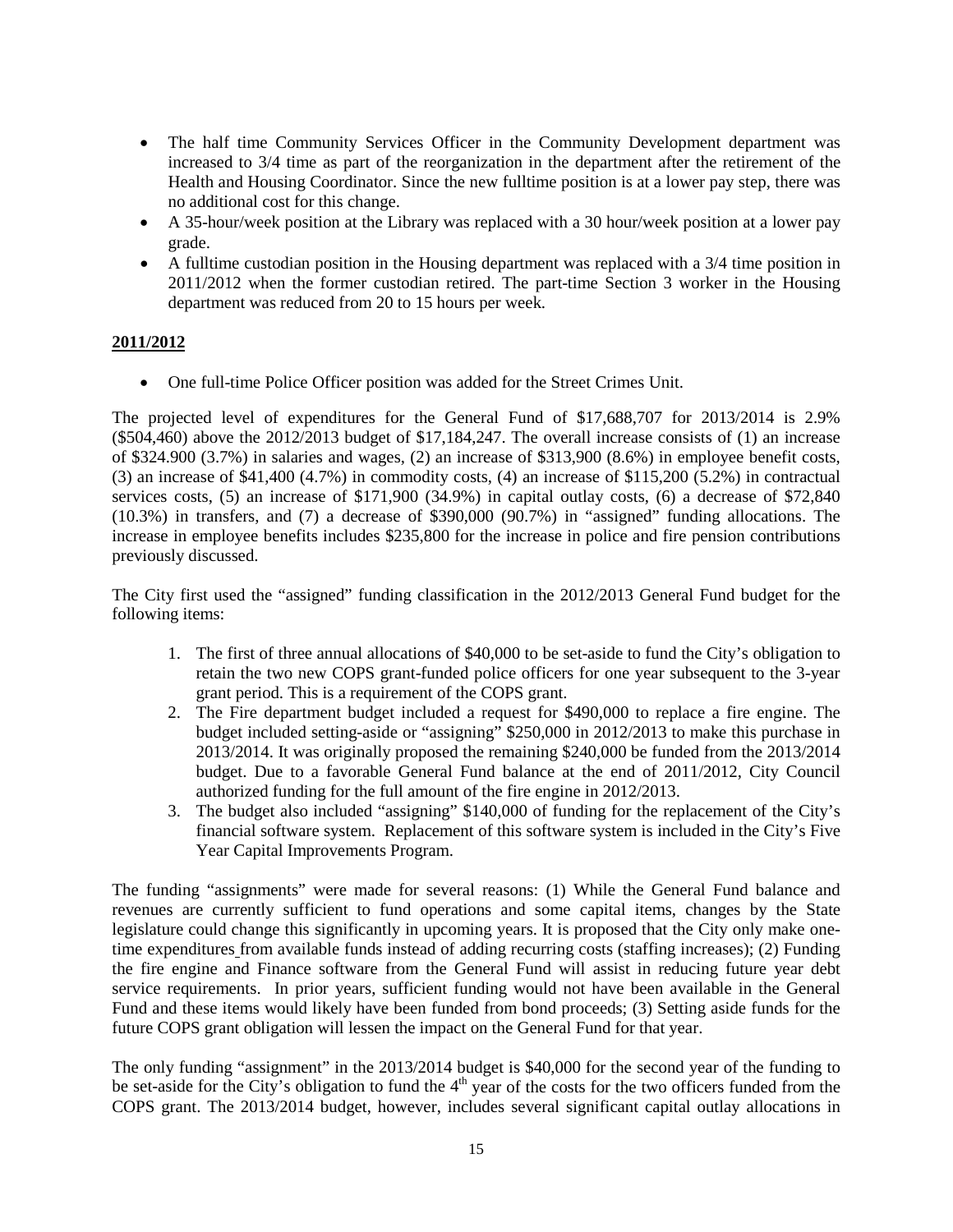department operating budgets. Major capital items include: (1) \$95,000 to replace and enhance the Police department's squad car video system; (2) \$30,000 for backstop fencing improvements at Kent Stein Park; (3) \$23,000 to paint and repair four tennis courts; (4) \$25,000 to repaint the Aquatic Center pool basin; and (5) a total of \$102,500 to replace General fund vehicles and equipment.

The 2013/2014 budget for the General Fund of the City of Muscatine provides an expenditure level to fund most core services at essentially the same level as in previous years for most departments. The two new COPS grant-funded police officer positions added midway through the 2011/2012 year enabled the Police department to reinstate the Street Crimes Unit to address gang-related activity in the city and also reinstate the School Resource Officer position for the middle schools. Although there are no full-time staff reductions in General Fund departments planned for 2013/2014, the effects of prior year reductions continue to be experienced in the respective departments. Prior year staff reductions affected most departments and have reduced full-time equivalent (FTE) employees in the General Fund by 16 from 170 in 2001/2002 to 154 in 2013/2014. There has always been a precarious balance between the desire to address community "needs and wants" and the availability and distribution of ever increasingly scarce financial resources. The city has been forced to adjust to the reduced levels of revenues by eliminating positions through the various departments of the city over the past several years. Although savings were achieved through these actions, it did alter the levels of service that the city now offers to the public.

The 2013/2014 budget continues to provide for a variety of essential and non-essential public services. In 2010/2011 the City contracted with GATSO, USA to install and operate Automatic Traffic Enforcement (ATE) cameras at five intersections in the community. This system has improved traffic safety in those areas at minimal or no cost to the Police department. The Police department budget continues to include one School Resource Officer position in the high school, which receives 75% funding from the Muscatine Community School District. As noted above, the School Resource Officer position assigned to the middle schools was reinstated in 2012/2013 as a result of being awarded the COPS grant. The budget also continues a 100% grant-funded police officer position to serve on the area's Joint Terrorism Task Force. The two police officer positions assigned to the Drug Task Force will continue in 2013/2014. These positions are partially funded from federal grants.

Fiscal year 2013/2014 will be the ninth full budget year for the Muscatine City/County Emergency Communications Center (MUSCOM). The city and county public safety dispatch centers were combined into the joint operation in September 2004. Operating costs through 2008/2009 were shared on a 55% county, 45% city basis. Beginning in 2009/2010 all of the costs for MUSCOM are being funded from a countywide tax levy.

The City of Muscatine continues to provide Emergency Medical Services (EMS) including ambulance services through the Fire department. Firefighters continue to provide paramedic level services as well as fire fighting services to the community.

Public Works programs and service levels in the areas of roadway maintenance, snow and ice control, street cleaning, traffic control, engineering, and refuse collection have been maintained for fiscal year 2013/2014. Major projects in the Public Works area in the upcoming year include beginning construction on both the Colorado Street Improvement project and the Cedar Street Improvement project. The Refuse Collection budget continues to provide for the contracted single sort curbside recycling program which began in April, 2011. As of that date, the former recycling drop-off locations were discontinued.

Leisure time service activities include a wide variety of activities that reach a cross section of the community through the Library, Art Center, Museum, Golf Course and a comprehensive system of parks, recreational programs, the aquatic center, boat harbor, and soccer facility.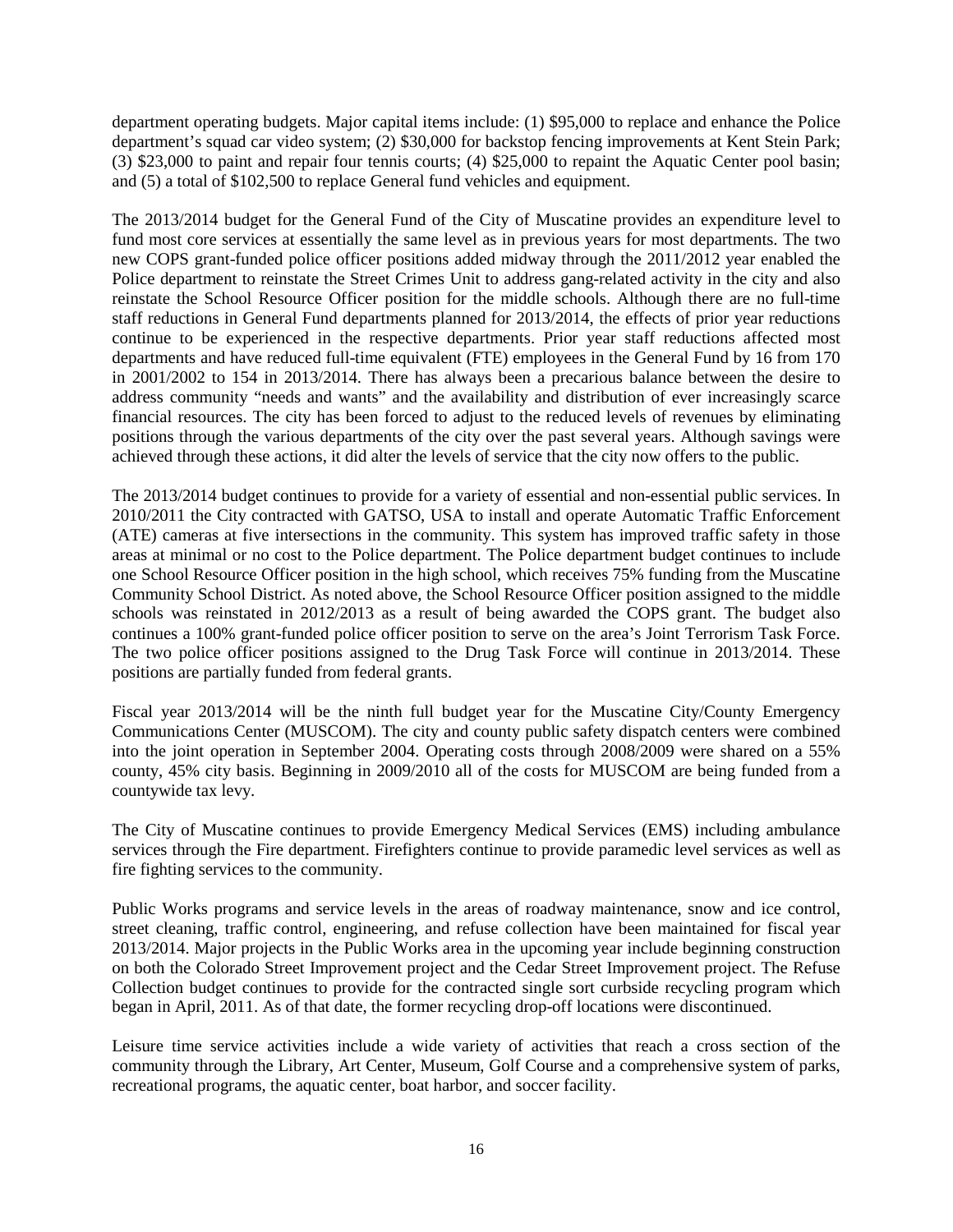Since 2002 the city has made significant investments in recreation facilities. In 2002 the city aggressively pursued and received a Community Attractions and Tourism (CAT) Grant for a variety of community projects from the Vision Iowa fund. The overall "Pearl of the Mississippi Project" was estimated at \$9.6 million and included a new aquatic center, a skate park, an environmental learning center, exercise trail expansion, and various riverfront improvements. The skate park was opened in August of 2003 and the Aquatic Center opened for the 2004 summer season. In April 2005 the Environmental Learning Center (a Muscatine County project) opened its doors and the Riverview Center renovation work was completed in May 2005. The remaining individual projects in the overall "Pearl of the Mississippi Project", the trail expansion and community art, were completed by May 31, 2006. Phase II of the Pearl Project was completed in 2006/2007 and included an interactive water feature, landscaping, and other improvements on the riverfront. These projects significantly expanded parks and recreation facilities in the community. The city will continue its commitment toward effective planning and community development efforts. In 2012/2013 the Community Development department is in the process of developing a new citywide comprehensive plan incorporating Iowa's Smart Planning Principles. The city's Housing department operates the 100-unit Clark House Senior Citizen Facility, the 50-unit low and moderate income family Sunset Park Project, and the 50-unit Hershey Manor senior citizens facility operated by the city through a management contract with the Hershey Manor Board. In addition, the city is assisting low and moderate income individuals and families with rent subsidies through the federal Section 8 Housing Choice Voucher program.

The city continues to pursue storm and sanitary sewer renovation and extension programs. In 2007 the city signed a Consent Order with the Environmental Protection Agency (E.P.A.), which requires the city to complete specific major sewer separation projects by 2024. In November of 2012, the E.P.A. approved the City's request to extend the completion date for these projects to 2028. The city completed the Hershey Avenue area sewer separation work in 2011/2012 which leaves the West Hill area as the remaining area yet to be completed. The cost of the West Hill sewer separation project is estimated to reach or exceed \$50 million and this project will be done in multiple phases. This project will be funded in part by the 1% local option sales tax that was first approved by the voters in May 1994, renewed by the voters in August 1998, and again approved by voters in January 2004. On August 12, 2008, voters again approved extension of this tax for an additional ten years with a minimum of 80% of the tax to be used for storm and sanitary sewer projects with the balance to be used to fund the ongoing costs to maintain streets at a higher level as provided for in the Pavement Management Program. The first phase of the West Hill Sewer Separation project began in 2012 and the second phase will begin in 2013.

In recent years, the city through Federal Aviation Administration (FAA) grants completed various airport improvements including extending the primary runway, constructing a parallel taxiway, installing lighting, acquiring additional real estate, providing for a complete overlay of the existing main runway, construction of a crosswind runway and turnaround area, and construction of a parallel taxiway for the crosswind runway. The grant applications for these projects were made in accordance with the city's overall Master Plan for improvements at the airport. Airport projects budgeted for 2012/2013 and 2013/2014 include completion of the airport runway lighting improvements, airport hangar access security and T-hangar drainage improvements, airport airfield maintenance, and airport obstruction removal. These projects will receive either State (85%) or FAA (90%) grant funding. The airport will continue to serve the community for both recreational and business-related activities in 2013/2014.

For fiscal year 2013/2014 the city will continue to provide support for several non-profit service organizations within the community. Despite limited city resources, the City Council has remained committed to assisting these groups as best they can. These agencies provide valuable services to the entire community. For 2013/2014 the City Council chose to continue financial contributions for the Greater Muscatine Chamber of Commerce and Industry (GMCCI), Convention and Visitors Bureau (CVB), the Muscatine Humane Society, and Senior Resources. The subsidies to GMCCI, Senior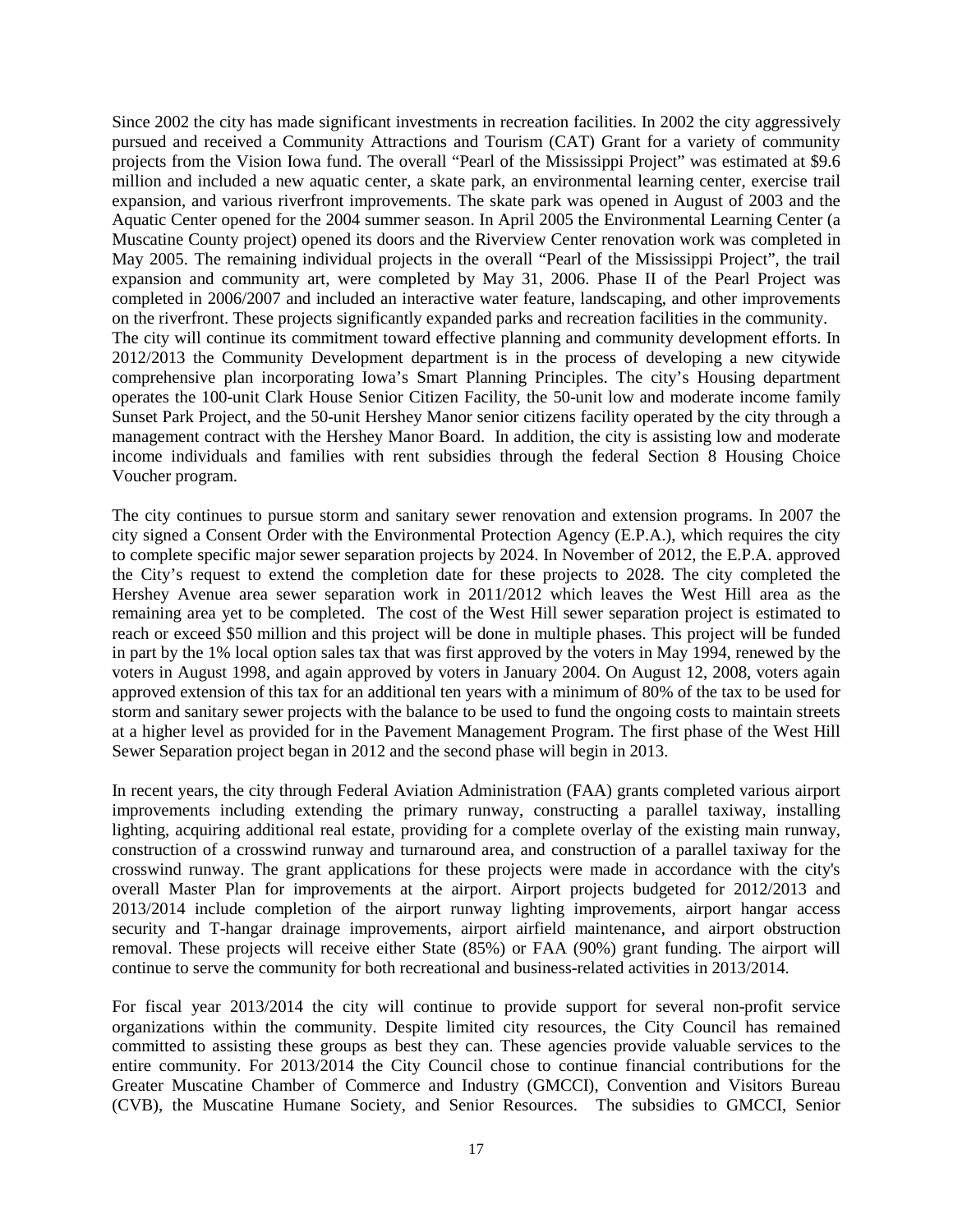Resources, and the Muscatine Humane Society were maintained at the same levels as 2012/2013. The subsidy for the CVB was increased from \$55,000 in 2012/2013 to 25% of the hotel/motel tax which is estimated at \$87,500. The increased subsidy to the CVB is to support the new CVB Board's expanded efforts to promote tourism in the City of Muscatine and surrounding area.

Operating expenditures budgeted for all city operations for 2013/2014 total \$38,779,707, which is an increas**e** of \$1,472,906 (3.9%) from the fiscal year 2012/2013 level of \$37,306,801. Operating revenues for the city total \$42,227,671 compared to \$40,859,157 for 2012/2013, an increase of \$1,368,514 (3.3%). Capital project expenditures are estimated at \$8,524,300 in the 2012/2013 revised estimate and \$9,808,400 for 2013/2014.

#### **FUND BALANCE AND BUDGET POLICY ISSUES**

The 2013/2014 budget presents beginning balances, revenues, transfers in, expenditures, transfers out and ending fund balances for each city fund. Fund balance for budgeting purposes is defined as the funds remaining after the application of available resources to support expenditures of each fund. For governmental funds, fund balance is the difference between assets and liabilities of each fund. For enterprise and internal service funds, fund balance for budget purposes, is presented on a basis consistent with the budgets presented for governmental funds. Expenditures include capital outlay purchases and principal and interest due during the budget year on debt obligations. In this regard, the *budgetary* basis for enterprise and internal service funds differs from the *accounting* basis used to prepare the comprehensive annual financial report for the city. Additional information on the basis of budgeting and accounting for the various city funds can be found in the "Fund Structure Overview and Basis of Accounting and Budgeting" section later in the Introductory Section of the budget.

The city's Operating Budget/Expenditure Policy provides that a balanced budget be presented each year for City Council consideration and approval. The policy defines balanced budget as one in which expenditures will not exceed estimated resources and revenues. This in effect provides that expenditures be less than the beginning fund balance of each fund plus revenues for the year. For 2013/2014 balanced budgets were presented to and approved by Council for all funds with the exception of the Landfill and Marina Enterprise funds and the Equipment Services Internal Service fund. The deficits in both the Marina Enterprise fund and the Equipment Services Internal Service fund are due to inventories in those operations. The accumulated deficit in the Landfill fund is due to costs for development of new landfill cells at this facility. As noted previously, the new landfill cells are expected to have an 8.5-year life and the deficit in the Landfill fund is projected to decrease each year and be eliminated prior to the time that the next cell needs to be constructed.

The city's current budget policies require the ending balance for the year to be at least 10% of the budgeted expenditures in the General Fund or approximately \$1,769,000 based on the 2013/2014 budget. The City Council in recent budgets has been making efforts to increase the General Fund balance over the minimum of 10% required by the city's financial policies to at least 15%. This effort is in part due to comments in the 2008 Moody's bond rating report which stated that Moody's considers our 10% fund balance requirement to be "relatively narrow" and that higher reserve levels may be appropriate for challenges to the city's financial operations. The ending balance for 2013/2014 is budgeted at \$2,665,964, which is 15.1% of General Fund expenditures. This demonstrates City Council's commitment towards the goal of increasing the General Fund balance. Additionally, General Fund revenues are budgeted conservatively and department expenditures are generally less than their approved budgets and it is expected that the actual ending balance should exceed the amount budgeted.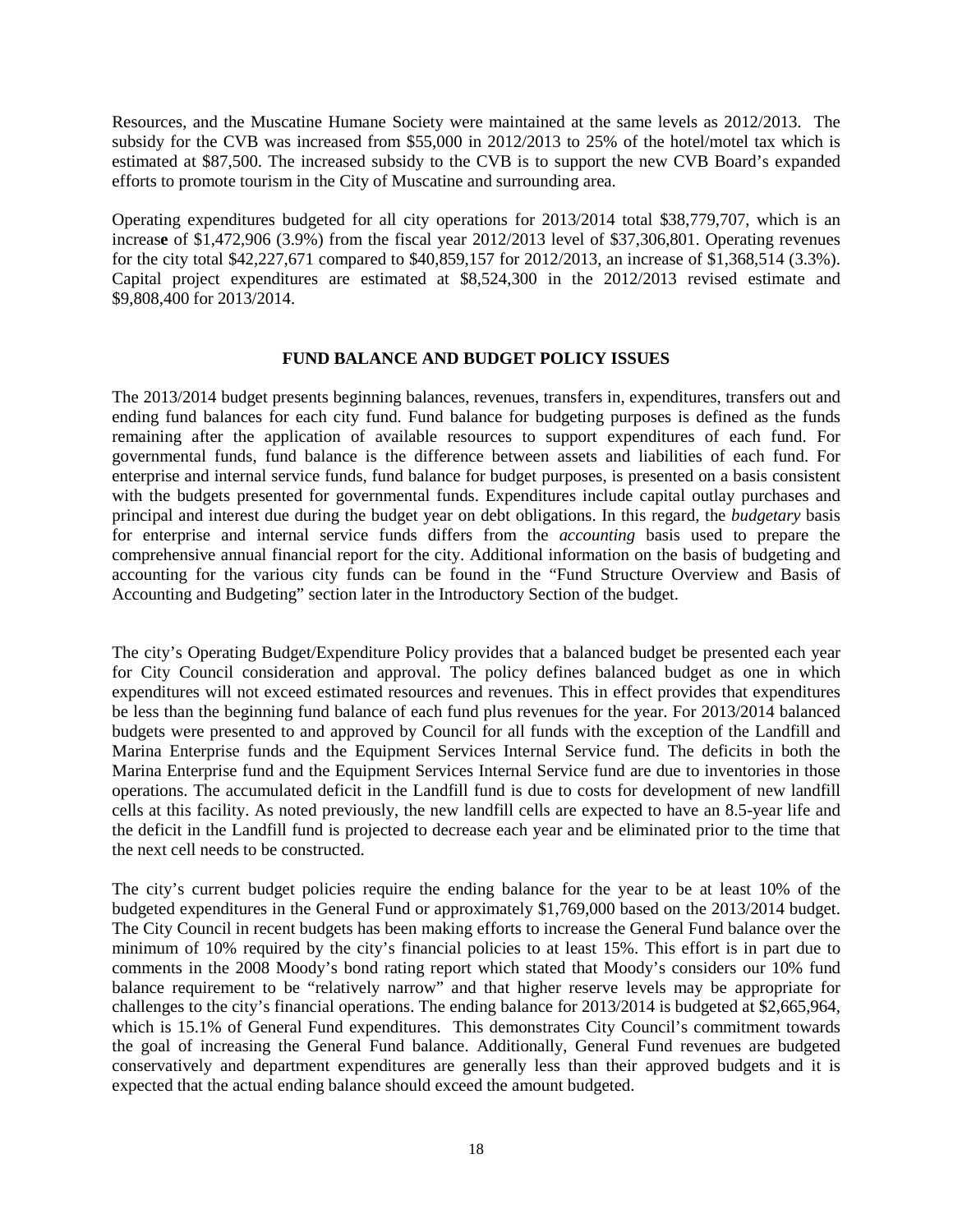The ending 2010/2011 General Fund balance was 13.6% of expenditures for that year. The ending balance for 2011/2012 increased significantly to 20.4% of that year's expenditures. This increase was primarily due to increased revenue from fines from automatic traffic enforcement (ATE) cameras that were installed in five locations in the spring of 2011; increased parks and recreation revenues; increased building and zoning fees; increased hotel/motel taxes; and expenditures for most departments coming in at less than the amounts budgeted. The City Council chose to use \$250,000 of the increased balance to complete the financing for the new fire engine which was originally planned to be purchased in 2013/2014. In the original 2012/2013 budget the ending balance was budgeted at 14.3% of General Fund expenditures and it has been increased to 16.7% in the revised estimate.

While the General Fund budget for 2013/2014 shows the General Fund balance at 15.1% of expenditures, the budget is being "balanced" with \$283,158 of General Fund balance. This is the amount that the estimated 2013/2014 expenditures exceed the estimated revenues. As noted in earlier sections of this budget message, the City Council used a portion of the General Fund balance to fund employee benefit costs in lieu of increasing the City's overall property tax rate. It should be noted, however, that continuing to use the General Fund balance to fund increased employee benefit costs, specifically the expected continued increase in police and fire pension costs, is not sustainable going forward into future years.

The importance of the General Fund balance integrity is reaffirmed when the city issues debt for various community projects. When undergoing a financial review by outside rating agencies in advance of bond issuance, the current fund balance in the General Fund reflects on the city's overall financial management and is probably the single most important issue in maintaining the city's bond rating. The rating received at the time of the city's 2012 bond issuance was Aa2 under Moody's new rating scale.

# **CAPITAL IMPROVEMENTS AND OTHER LONG-TERM FINANCIAL PLANS**

### **Capital Improvements Plan**

The operating budget will again be supplemented with an aggressive Five Year Capital Improvement Plan. In November of 2010 the City Council approved a resolution to adopt a new Five Year Capital Improvement Plan for fiscal years 2010/2011 through 2014/2015. Elected officials, citizens, and city staff participated in the development of the Plan and a public hearing was held prior to the Plan's adoption. This Plan is a document separate from the city's budget and it can be accessed from the city's website. The Plan's capital project summary schedule, however, listing all Plan projects has been included in the Capital Projects section of this budget document in order to provide a correlation between these two documents. During the annual budget process, this Plan is used to determine capital improvement projects to be included in the budget for the upcoming year. A number of projects in this Plan are subject to the receipt of federal, state, or local grant funding. As such, projects in the Plan may be accelerated or deferred based on funding availability. The projects in the 2012/2013 revised estimate and 2013/2014 budget are projects which have approved funding sources. If outside funding is awarded for projects in the Plan but not yet in the adopted budget, the city will make the appropriate amendments to the current or upcoming budget.

In addition to the project summary schedule from the Five Year Capital Improvements Plan, the Capital Projects section of this budget document includes descriptions of all projects under construction in 2012/2013 and those to be initiated in 2013/2014. Also included in the Capital Projects section are estimated costs for these projects on a fiscal year basis.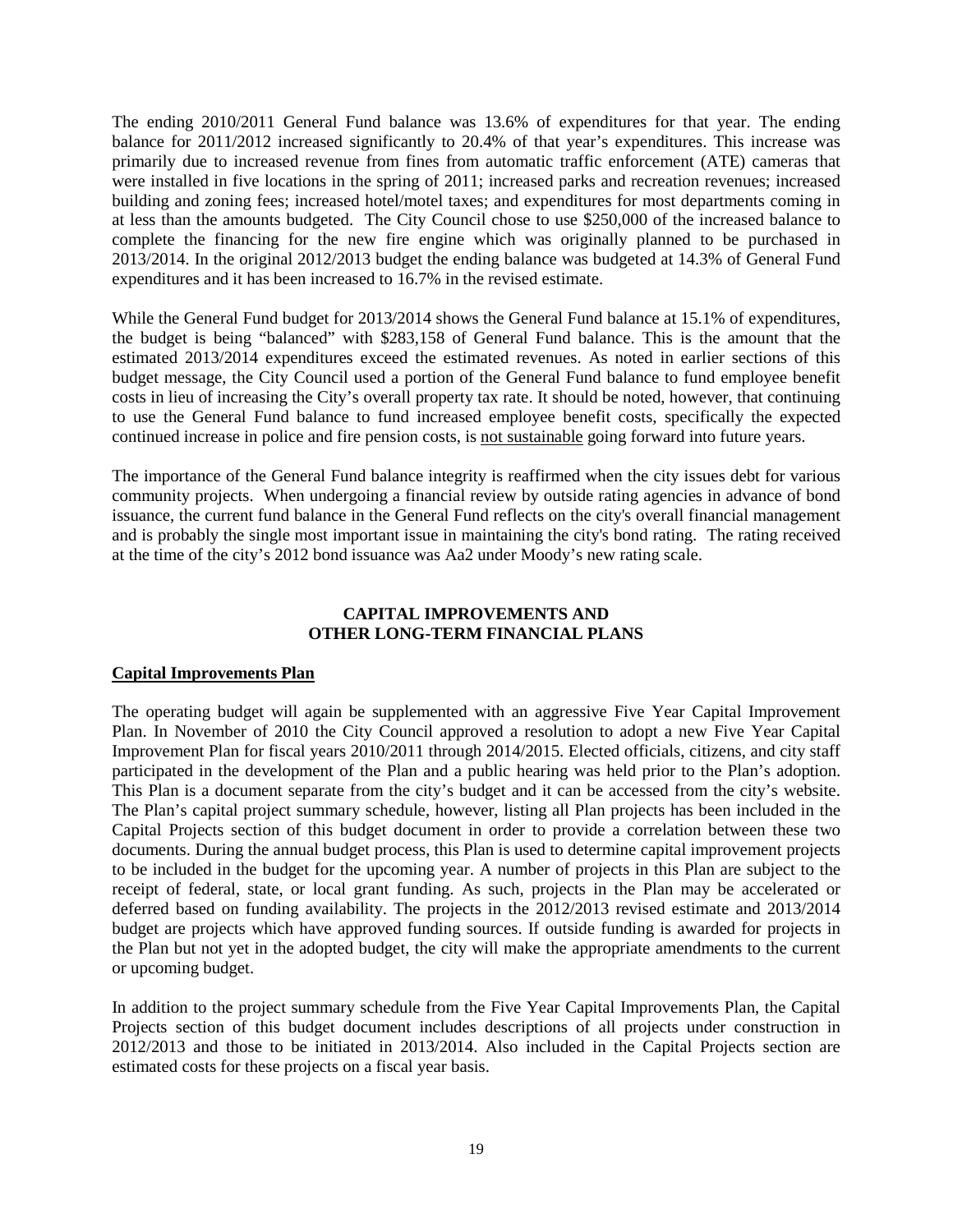The major emphasis in the city's Capital Improvements Plan in the upcoming years will be upgrading of the city's streets and sewer systems as well as completion of facility improvements at the city's Water Pollution Control Plant.

In 2007 the city began a Comprehensive Pavement Management Program to upgrade the City's overall street conditions. Funding allocations of \$1 million for calendar year 2007 and \$2 million each for calendar years 2008 and 2009 were projected to be needed to complete the initial upgrade. These initial costs were funded with general obligation bond proceeds. Thereafter an annual allocation of at least \$500,000 is needed to maintain the streets at this higher level. The third year of the initial street upgrade project was completed in the spring of 2010. The ongoing annual maintenance of the improved streets began in 2010 with these costs funded from the 20% allocation of local option sales taxes as provided for in the voter referendum in 2008 for the local option sales tax extension. This 20% allocation is estimated at approximately \$500,000 annually.

In addition to the Pavement Management Program, other street improvement projects have been identified for construction in the next several years. These projects involve major upgrades to several heavilytraveled streets including Cedar Street from Parham to Houser and Colorado Street. Federal grants will fund a portion of the cost of these projects with bond proceeds funding the local share.

Sewer improvements continue to be identified as a high priority by City Council. In 2007 the City signed a Consent Order with the Environmental Protection Agency (E.P.A.) which requires the City to complete specific major sewer separation projects by 2024. The E.P.A. recently approved the City's request to extend the deadline in the Consent Order to 2028. In 2008 voters approved extending the local option sales tax for a 10-year period beginning July 1, 2009 with 80% of these funds allocated for sewer improvements including the projects mandated by the Consent Order. Construction on the second and final phase of the Hershey Avenue sewer improvement project was completed in 2011/2012. This was a major project mandated by the Consent Order. The remaining project in the Consent Order will be the separation of the combined sewer in the West Hill area. This will be a lengthy project to be done in multiple phases over the next fifteen years. The total cost for all phases of this project is expected to reach or exceed \$50 million. Construction on Phase I of the project began in the summer of 2012 and is scheduled for completion by the end of 2013. Construction on Phase II of this project will begin in 2013.

Construction on the \$18.5 million comprehensive Water Pollution Control Plant improvement project began in 2008/2009 and the project is substantially completed with only a few contract items yet to be resolved. A State Revolving Fund loan funded \$16.5 million of project costs with the balance funded from the Water Pollution Control Plant Reserve. A separate project to expand the lab at the plant is scheduled for construction in 2013/2014.

Other capital projects either completed or expected to be completed in the current 2012/2013 year include the Mad Creek Flood Control project, Harrison Street Extension project, the Southend Fire Station project, the City Hall and Museum Boiler Replacement projects, the Golf Course Fairway Irrigation System project, and the Airfield Maintenance and Obstruction Removal projects at the Airport. Other significant capital projects budgeted for 2013/2014 include a new Park Maintenance facility, the Musser to Weggens Road Trail, the Airport T-Hangar Drainage project, and the Airport Runway Repair project. More information on individual capital projects can be found in the Capital Projects Fund section of the budget document.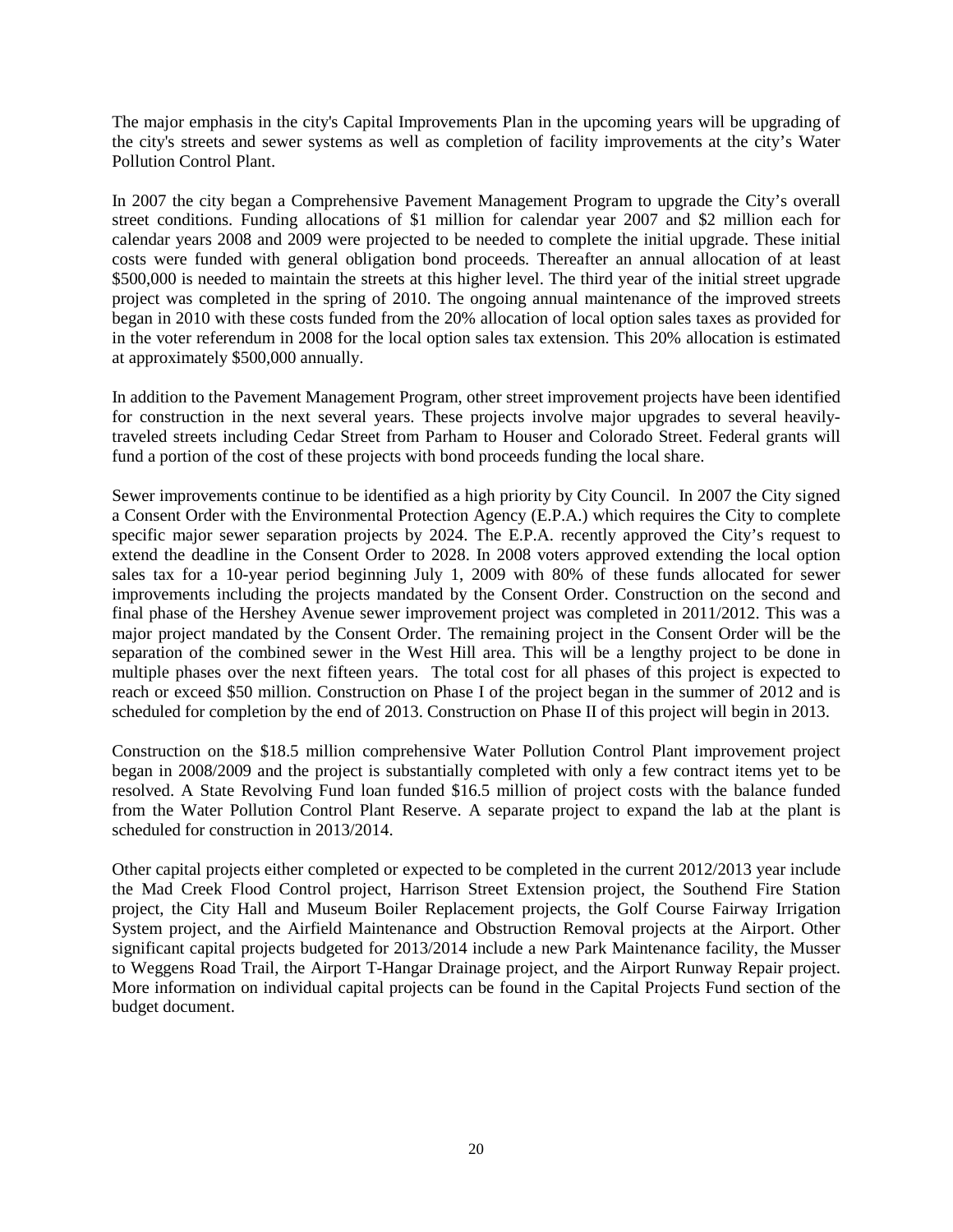## **Landfill Deficit Reduction Plan**

In the fall of 2010, the City approved a long-term plan for the landfill to substantially reduce or eliminate the accumulated deficit in this fund over the next five-six years. This plan was developed as a result of meetings of a Chamber appointed committee which included designated business leaders, city staff, a member of the Solid Waste Agency, and others, to discuss methods other than flow control which would increase waste volume and revenues to the Landfill. This plan was also discussed in the Key Issues section of this Budget Message in the "Landfill and Transfer Station Fund Deficits" section.

### **City Comprehensive Plan Development**

The City is currently in the process of updating its comprehensive plan and the City's zoning ordinance update will follow later in 2013. Public forums are being held to receive input from the community on the new comprehensive plan and zoning ordinance. The City's Five Year Capital Improvement Plan will be updated based on the updated comprehensive plan.

### **Long-Term Future Debt Financing Plan**

The City, working with Public Financial Management (PFM), the City's financial consultant, has developed a long-term future debt financing plan. This plan shows annual debt requirements for existing general obligation debt and the related actual or estimated debt service tax levy rates. This schedule also calculates the amount of future year debt which can be issued without impacting the debt service tax rate. Based on this schedule, the City is planning to issue \$2,060,000 in property tax funded debt in the spring of 2014 with this bond issue to provide funding for the Cedar and Colorado Street improvement projects as well as various improvements at the municipal Airport. The proposed issue will include an additional \$300,000 for the new Weed Park Maintenance Building which will be funded from incremental property taxes from the area adjacent to the park.

### **BUDGET DOCUMENT**

The information in this budget document is generally organized on a fund basis. The State of Iowa requires city budgets be prepared on a fund and function basis with expenditures classified into nine functional areas – General Government, Public Safety, Culture and Recreation, Public Works, Community and Economic Development, Health and Social Services, Debt Service, Capital Projects and Business-Type Activities. The Introductory Section includes the city's Financial Management Policies, budget calendar, city organizational chart, and entity-wide budget overview charts, which immediately follow this budget message. These are followed by operating budget summary schedules for major funds and non-major funds combined, budget summary schedules for all operating funds, property tax schedules, and major revenue sources schedules. The Operating Budget by Function Matrix included with the budget summary schedules for city operating funds, reflects how expenditures of each fund and activity are classified into the functional areas. Department organizational charts conclude the information in the Introductory Section. Several of the department organizational charts include activities in more than one fund of the city so they have been included in the Introductory Section rather than the fund information which follows.